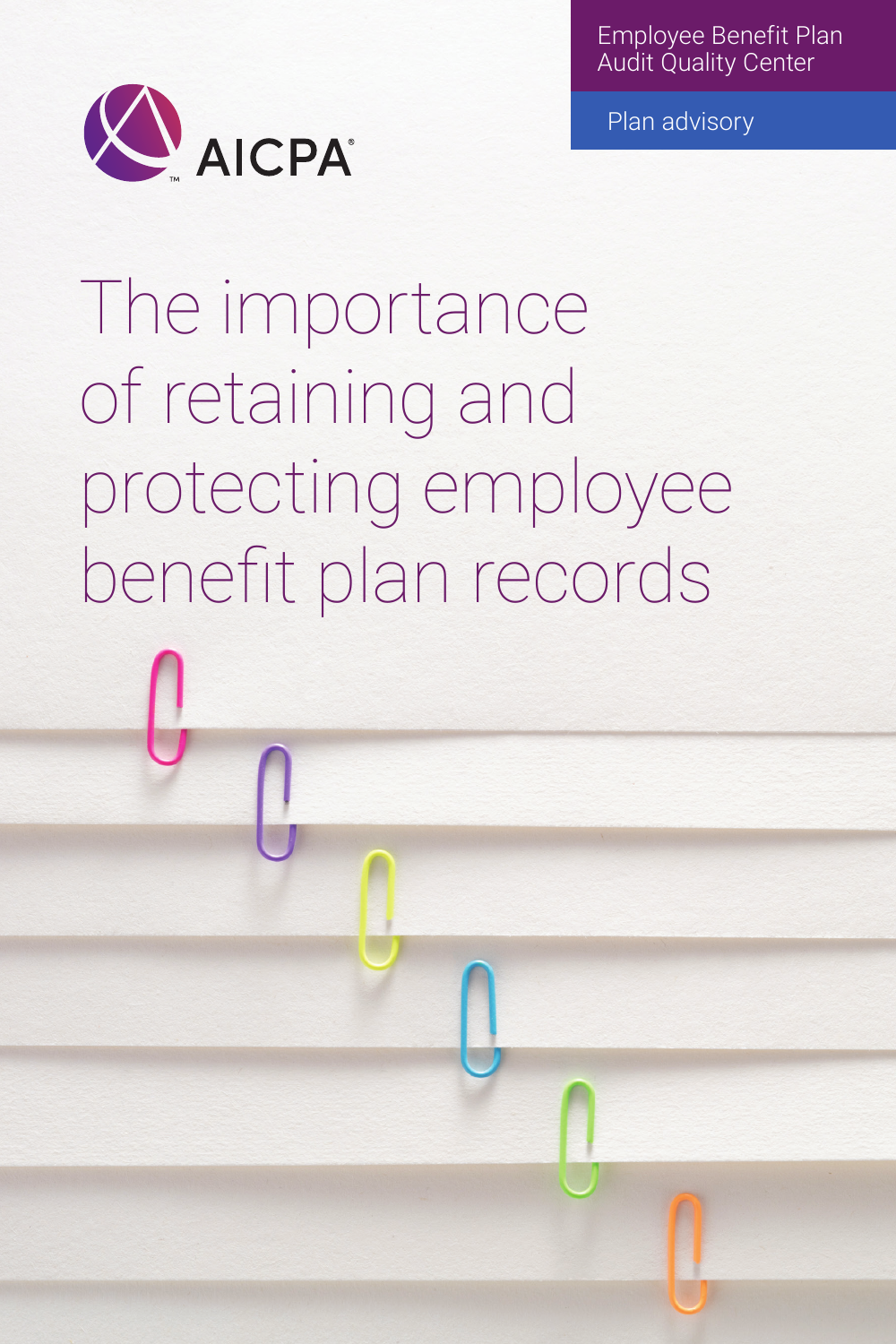The AICPA EBPAQC is a firm-based, volunteer membership center created with the goal of promoting quality employee benefit plan audits. Center members demonstrate their commitment to ERISA audit quality by joining and agreeing to adhere to the Center's membership requirements. EBPAQC member firms receive valuable ERISA audit and firm best practice tools and resources that are not available from any other source.

Visit the Center website at aicpa.org/EBPAQC to see a list of EBPAQC member firms and find other valuable tools prepared for plan sponsors and other stakeholders. For more information, contact the EBPAQC at ebpagc@aicpa.org.

Disclaimer: This publication has not been approved, disapproved or otherwise acted upon by any senior technical committees of and does not represent an official position of the American Institute of CPAs. It is distributed with the understanding that the AICPA Employee Benefit Plan Audit Quality Center is not rendering legal, accounting or other professional services in this publication. The application and impact of laws can vary widely based on the specific facts involved. If legal advice or other expert assistance is required, the services of a competent professional should be sought.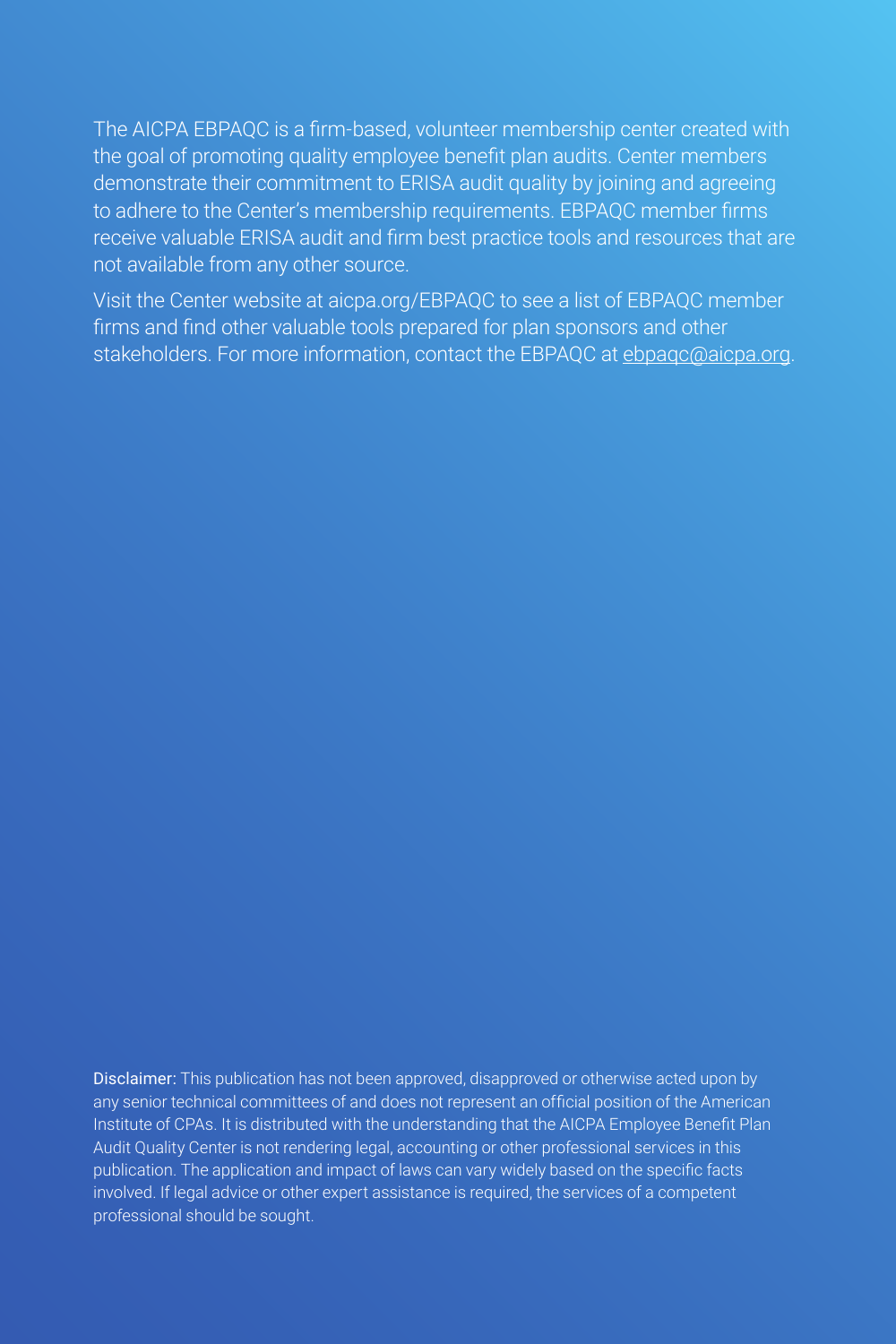# Contents

| 2  | Introduction                                                            |
|----|-------------------------------------------------------------------------|
| 3  | What are plan records?                                                  |
| 6  | Plan record retention                                                   |
| 11 | Best practices for plan record retention                                |
| 13 | Protecting personally identifiable and other<br>sensitive information   |
| 17 | Best practices for protection of PII and other<br>sensitive information |
| 21 | Plan accounting records and the financial statement audit               |
| 27 | Additional resources                                                    |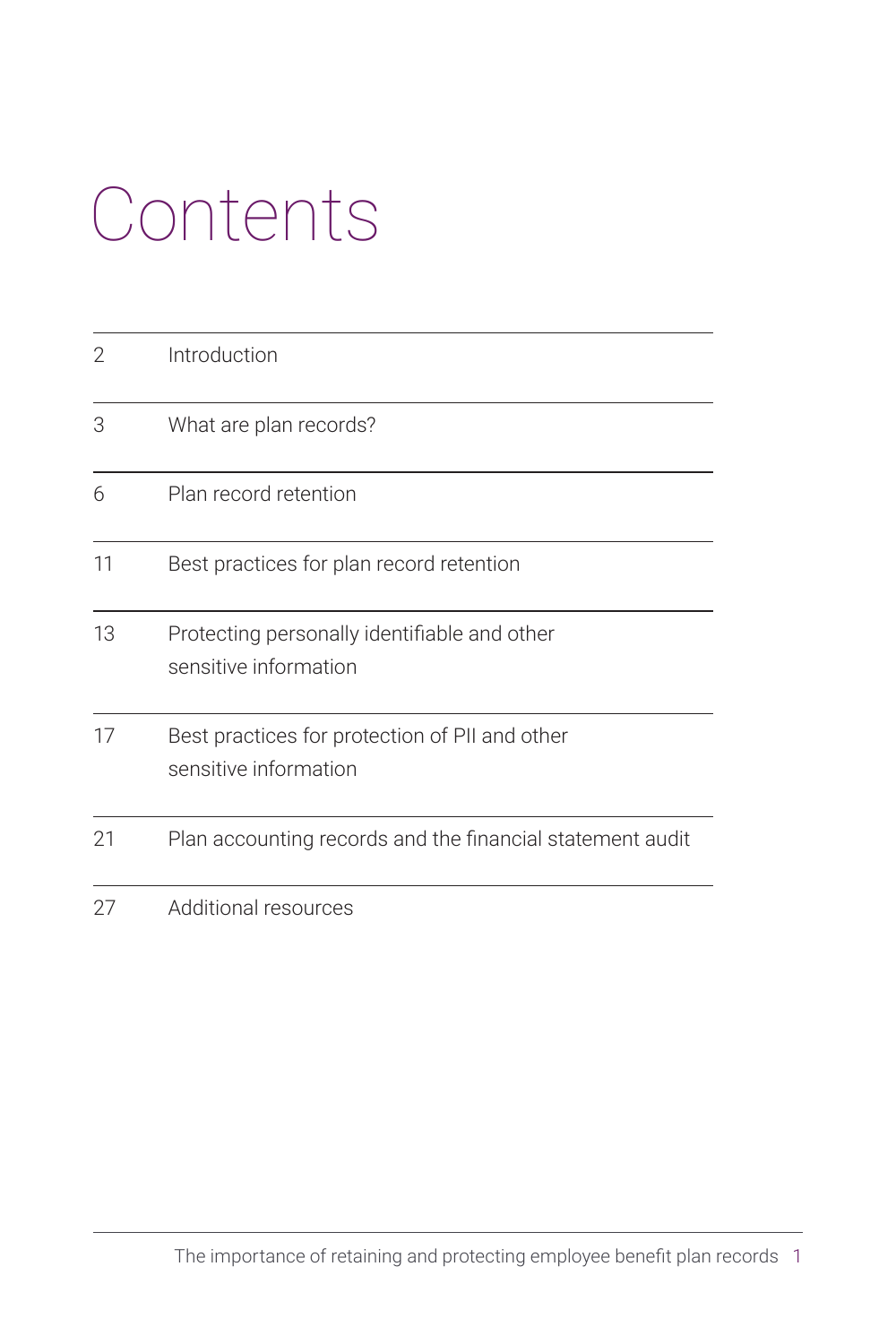## <span id="page-3-0"></span>Introduction

The AICPA Employee Benefit Plan Audit Quality Center (EBPAQC) has prepared this advisory to provide you, the plan sponsor, administrator, or trustee, with an understanding of the importance of properly maintaining plan records, including retention requirements under the Employee Retirement Income Security Act of 1974 (ERISA) and your responsibilities for protecting personally identifiable and other sensitive information.

As a plan fiduciary, you are subject to certain responsibilities, including plan administration functions, such as maintaining the financial books and records of the plan  $-$  including protecting sensitive data  $-$  and filing a complete and accurate annual return/report for your plan (Form 5500, *Annual Return/Report of Employee Benefit Plan*).

This advisory describes ERISA and DOL record retention requirements, protecting personally identifiable information, the effect of inadequate records on audit scope and testing and the auditor's report, and the implications to the plan administrator for failure to properly retain records. The advisory also provides suggestions for best practices for record retention and data protection and additional resources.

The sponsor of the plan is the plan administrator under the law unless another individual, committee or group of individuals, or entity is specifically designated to assume this responsibility. The term plan administrator as used throughout this document refers to the party responsible for ensuring that accounting and record retention are appropriately performed, which may be the plan sponsor, third-party administrator or trustee.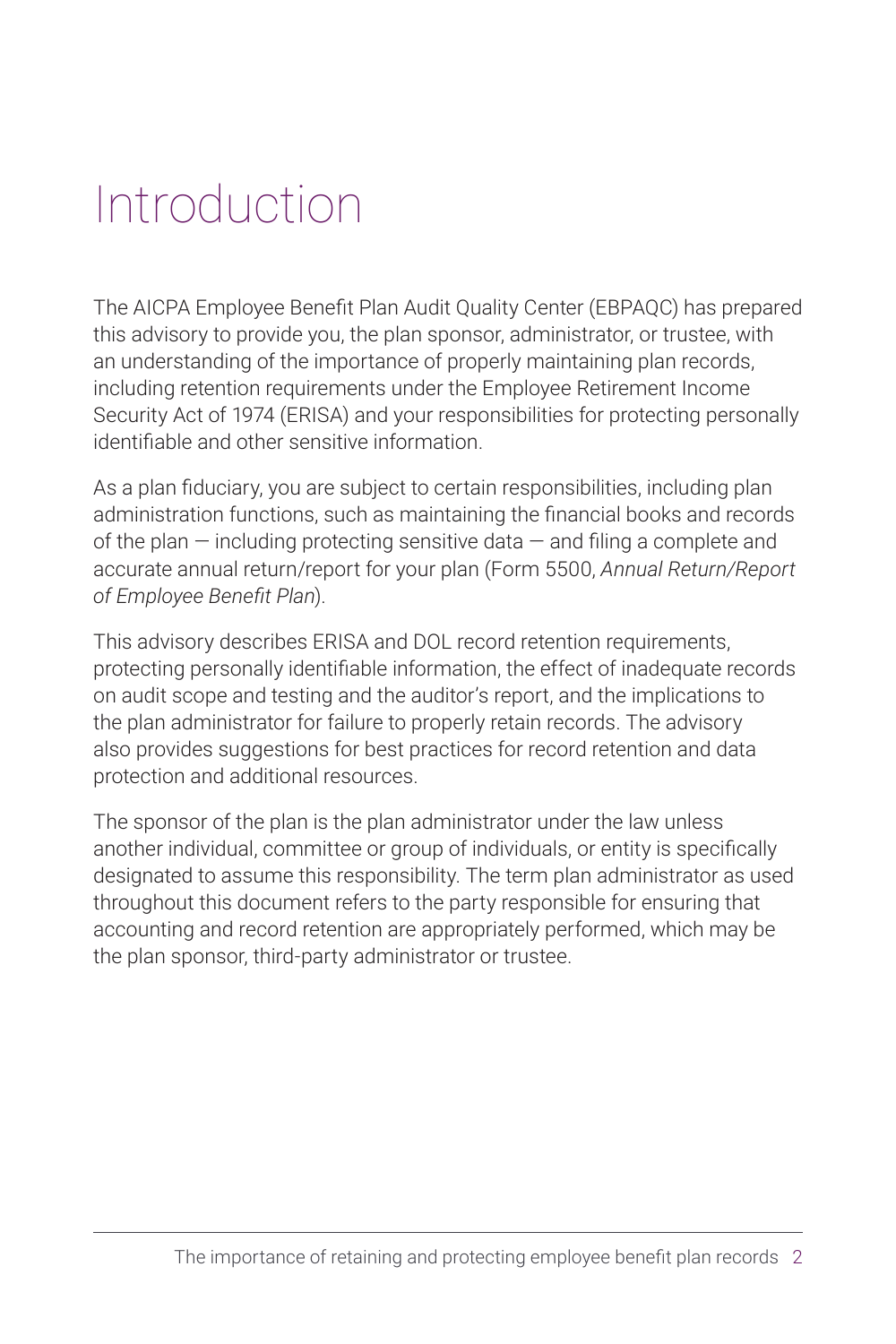# <span id="page-4-0"></span>What are plan records?

While there is no legal definition of what constitutes "plan records," the term generally is considered to include records that are legally required to be maintained under ERISA, DOL and IRS requirements, and for other purposes, such as the plan's independent financial statement audit. Plan records generally fall into *one* or *more* of four categories:

- Reporting and disclosure records include all of the forms filed with government agencies with respect to the plan.
- Benefits determination records include information necessary to determine benefits and eligibility for plan participation, and information related to plan and individual participant investment balances and benefit payments (including health and medical records for health and welfare plans).
- Accounting records include information that is used in the calculation, measurement, processing and communication of financial information about the plan. They may be used to confirm the accuracy and completeness of individual participant account and plan financial information, in financial statement preparation, and for determining plan tax qualification status.
- Plan governance records include documents that memorialize the plan administrator's fiduciary decisions.

Some plan records, such as the plan document and investment contracts, relate to the plan and its operations and are maintained at the plan level. Other plan records are specific to individual participants (e.g., benefit payments, participant elections and contributions) and are maintained at the participant level. Plan records can be prepared and maintained by the plan sponsor (legal, human resources, finance, payroll, and accounting), plan recordkeeper, plan administrator, investment custodian, or other third-parties, and may be in paper or electronic form.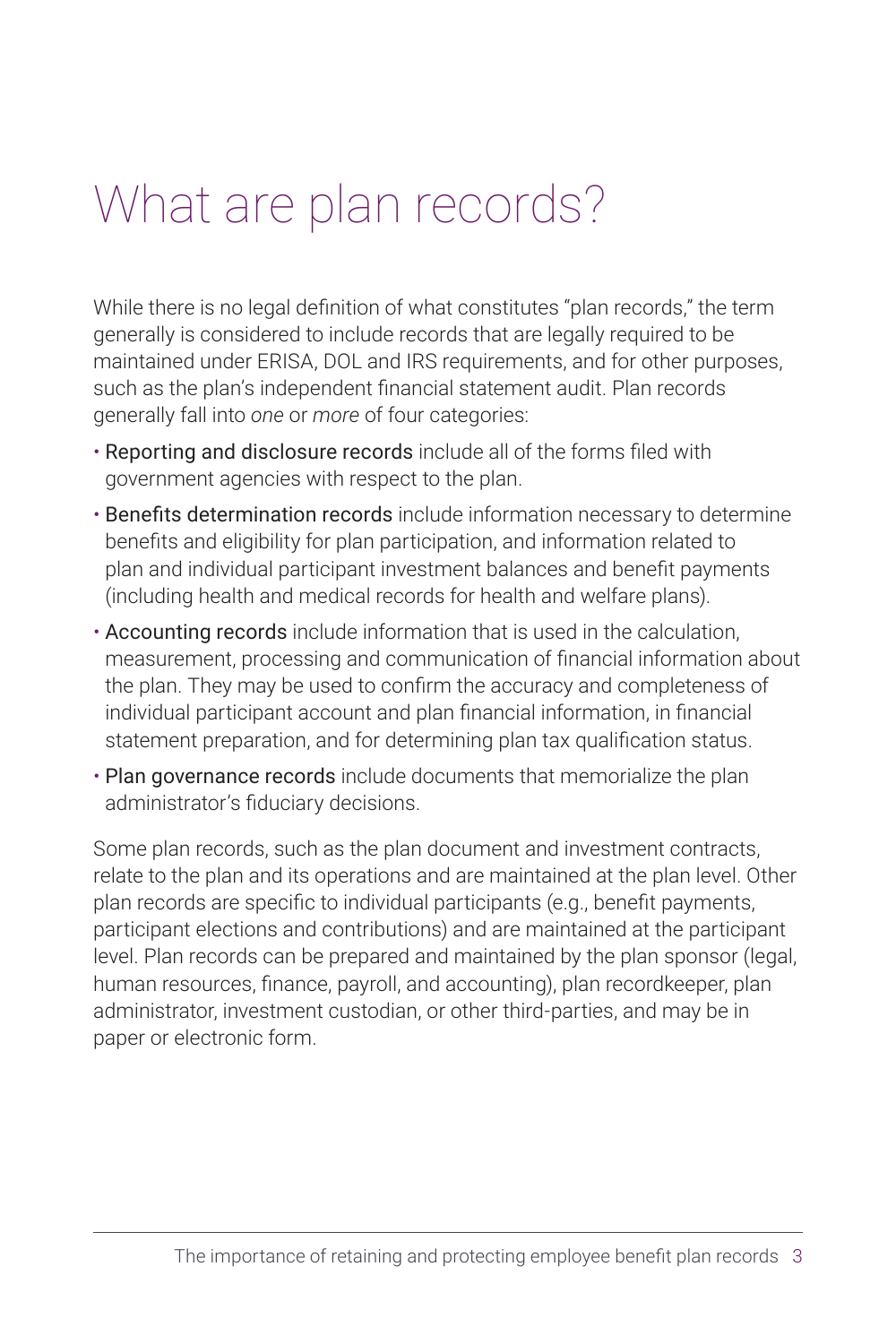Examples of plan records:

- The original signed and dated plan document and any amendments
- Summary plan description and summaries of material modifications
- The determination, advisory or opinion letter for the plan's tax qualification status
- Contracts with service organizations
- List of parties in interest, including trustee(s), custodians and others
- List of related parties
- Proof of the plan's fidelity bond
- Plan communications and notices to plan participants
- Regulatory filings with the DOL, IRS or PBGC (e.g., Form 5500, PBGC e-4010 filing; Form M-1 for MEWAs)
- Participant records (employee data), including date of birth, date of hire or rehire, breaks in service, date of termination, employee identification number, Social Security number, sex, marital/family status, employee classification, rate of pay or hours worked, other forms of compensation, support for hours worked
- Participant benefits statements
- Enrollment and election records including participant elections for salary deferral percentages and health and welfare option, investment direction, beneficiary designation, dependent information and distribution requests
- Payroll records used to determine eligibility and contributions
- Listing of contribution and distribution transactions
- Documents relating to plan loans, withdrawals and distributions
- Notarized spousal consents and waivers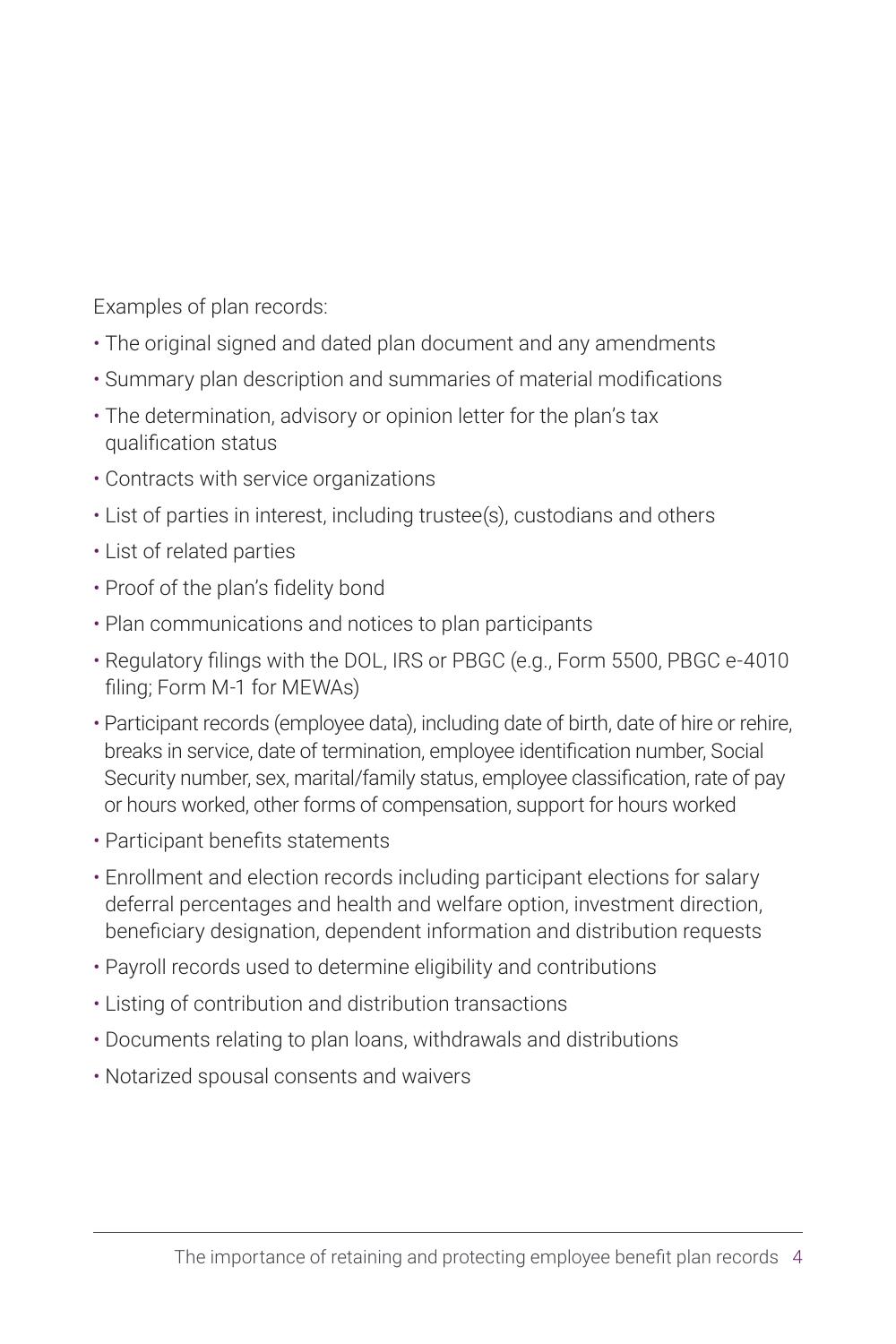- Nondiscrimination and coverage test results
- Officer and ownership history and familial relationships
- Information supporting reporting and disclosure in regulatory filings and the plan's financial statements
- Actuarial statements and valuations
- Plan accounting records
- Minutes, board resolutions, written plan policies and other governance documents.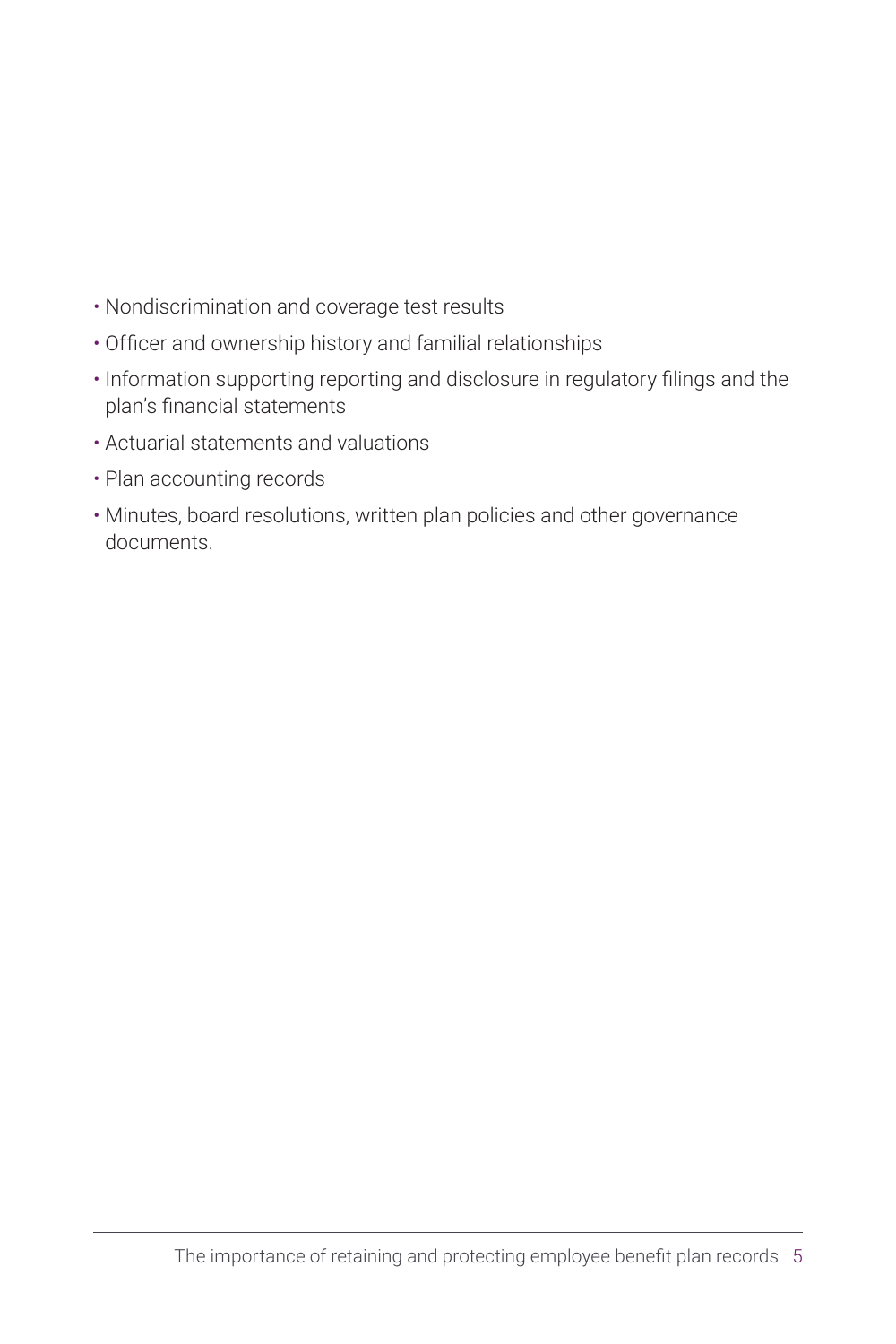# <span id="page-7-0"></span>Plan record retention

As part of their fiduciary responsibilities, it is important that plan administrators retain and maintain documents to support all plan activities, safeguard participant information, and comply with legal requirements (ERISA, DOL, and IRS), including IRS and DOL audits and examinations and financial statement audits. Records may be retained electronically or in paper format or both. Talk to your plan's ERISA counsel about your responsibility for retaining and maintaining plan records.

### ERISA and DOL requirements

ERISA establishes requirements for record retention by the sponsor of a qualified plan in Sections 107 and 209. Section 107 of ERISA includes requirements for the retention of records used to support plan filings. Section 209 addresses maintaining participant records used to determine benefits.

ERISA Section 107. Section 107 of ERISA requires those plan records used to support filings, including the annual Form 5500, to be retained for at least six years from the filing date. For example, if a 12/31/X1 Form 5500 is filed on 10/15/X2 (the extended due date), the support records must be kept until 10/15/X8. Under ERISA section 107, the following documentation should be retained at least six years after the Form 5500 filing date (as discussed above), including, but not limited to:

- Copies of the Form 5500 (including all required schedules and attachments);
- Nondiscrimination and coverage test results;
- Required employee communications;
- Financial reports and supporting documentation;
- Evidence of Plan's fidelity bond;
- Corporate income-tax returns (to reconcile deductions)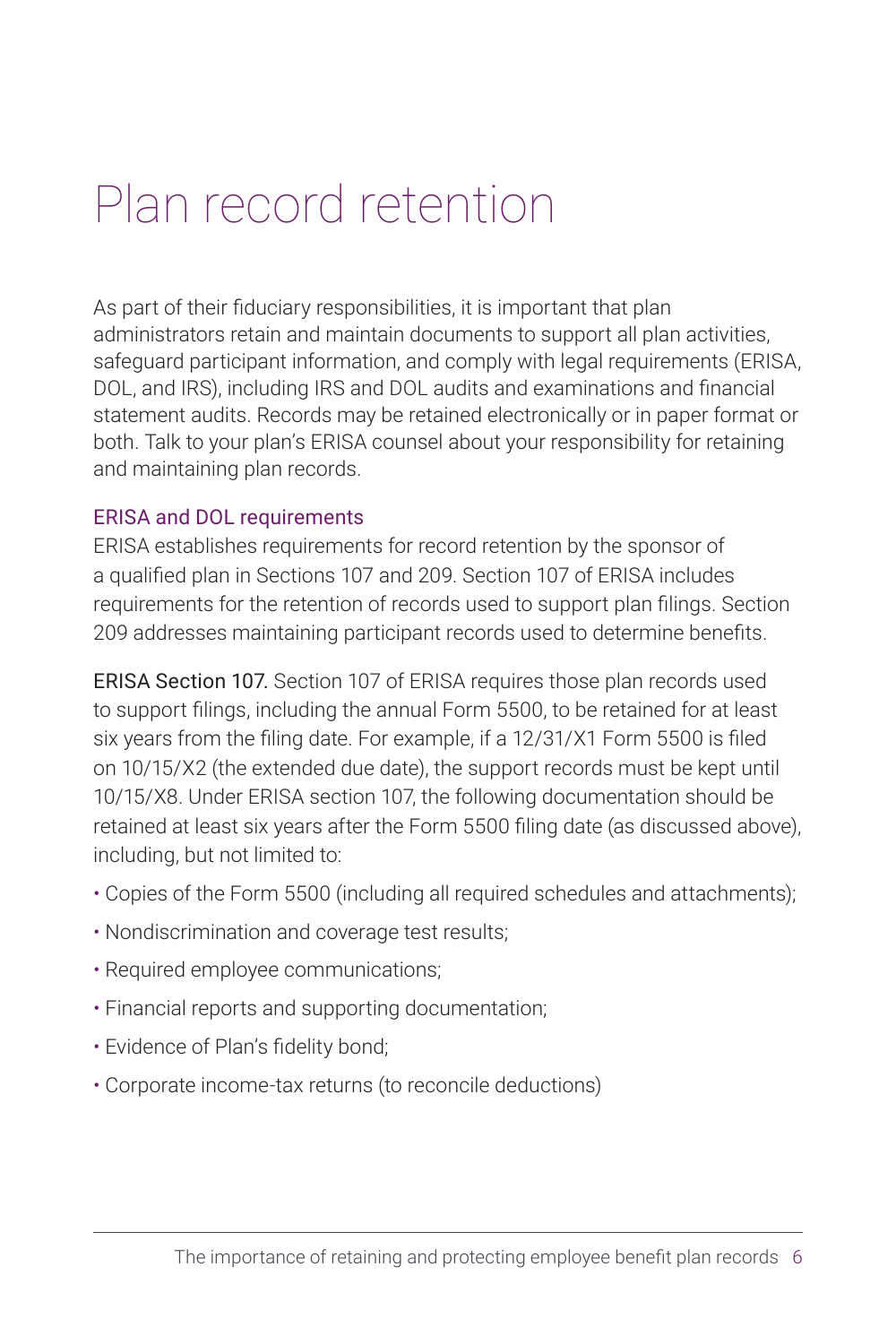ERISA Section 209. Section 209 of ERISA states that an employer must "maintain benefit records, *in accordance with such regulations as required by the DOL*, with respect to each of [its] employees sufficient to determine the benefits due or which may become due to such employees [emphasis added]." Proposed DOL regulations issued in 1980 state that participant benefit records must be retained "as long as a possibility exists that they might be relevant to a determination of the benefit entitlements of a participant or beneficiary." While the regulations were never finalized, the DOL has taken the position those record retention obligations apply beginning when the DOL issued its first set of proposed regulations under Section 209 on February 9, 1979, because employers were put on notice of the obligations. As such, plan sponsors should consider whether benefit plan records need to be maintained indefinitely.

Under ERISA Section 209, the records *used to determine the benefits that are or may become due to each employee* include, but are not limited to:

- Plan documents, and items related to the plan document including, adoption agreements, amendments, summaries of material modifications (SMMs), summary plan descriptions (SPDs), the most recent IRS determination letter, etc.
- Census data and support for such information including records that are used to determine eligibility, vesting, and calculated benefits (such as rates of pay, hours worked, deferral elections; employer contribution calculations)
- Participant account records and actuarial accrued benefit records
- Support and documentation relating to plan loans, withdrawals and distributions
- Board or administrative committee minutes and resolutions
- Trust documents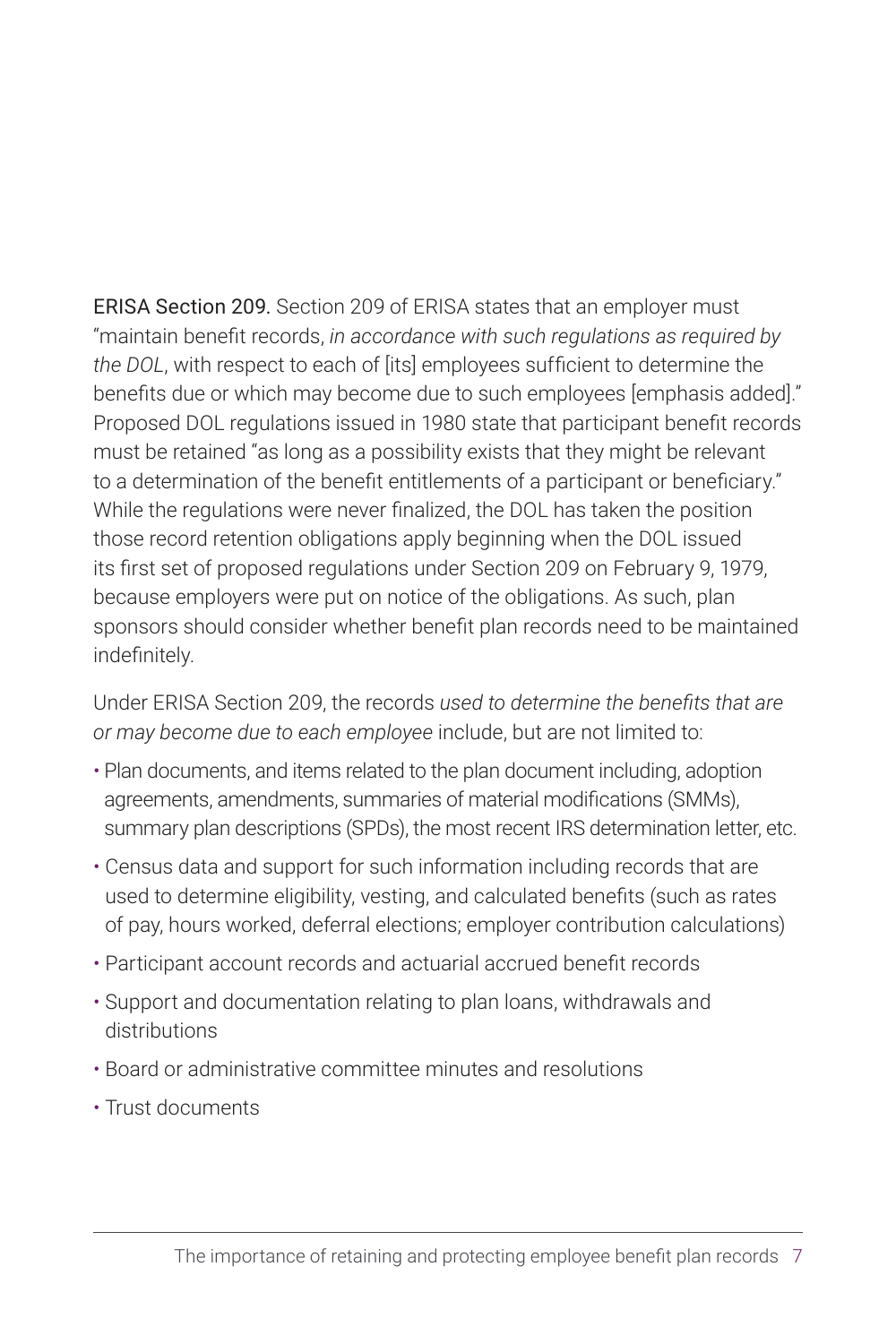The Health Insurance Portability and Accountability Act of 1996 (HIPAA) establishes standards for the electronic exchange, privacy and security of health information, for ERISA welfare benefit plans

DOL Rule 29 CFR § 2520.107-1, *Use of electronic media for maintenance and retention of records,* provides guidance on the retention of plan information through electronic format, as follows:

- The electronic recordkeeping system has reasonable controls to ensure the integrity, accuracy, authenticity and reliability of the records kept in electronic form;
- The electronic records are maintained in reasonable order and in a safe and accessible place, and in such manner as they may be readily inspected or examined;
- The electronic records are readily convertible into legible and readable paper copy as may be needed to satisfy reporting and disclosure requirements or any other obligation under Title I of ERISA;
- The electronic recordkeeping system is not subject, in whole or in part, to any agreement or restriction that would, directly or indirectly, compromise or limit a person's ability to comply with any reporting and disclosure requirement or any other obligation under Title I of ERISA; and
- Adequate records management practices are established and implemented
- All electronic records must be legible and readable.

Generally, most original paper records may be disposed of any time after they are transferred to an electronic recordkeeping system that complies with the requirements of the DOL. However, plan administrators should be aware that original paper records may need to be retained for audit purposes.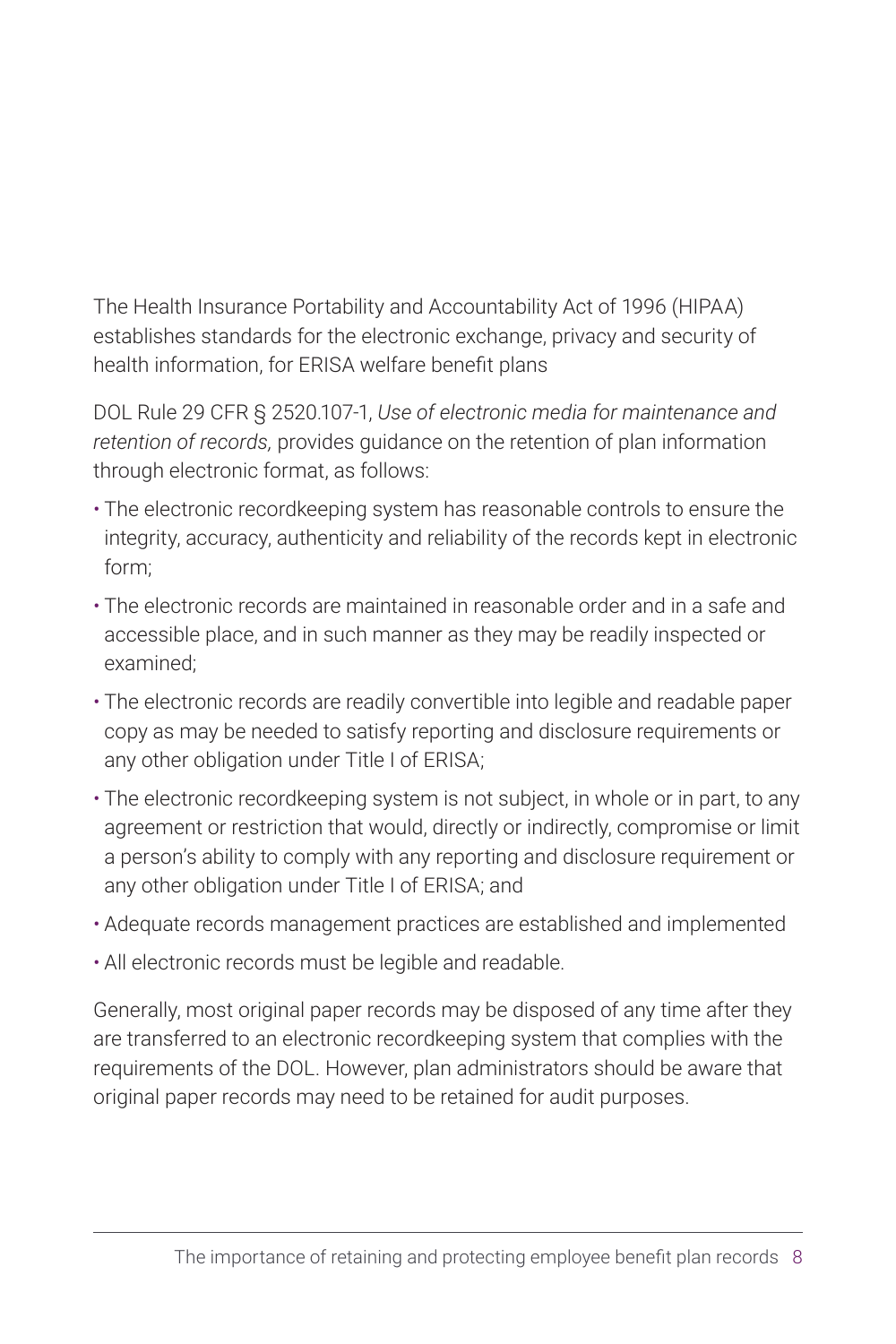#### IRS requirements

[IRS Revenue Procedure 98–25](https://www.irs.gov/pub/irs-drop/rp-98-25.pdf) (revenue procedure) provides taxpayers, including employee benefit plans, with comprehensive guidance on requirements for maintaining and providing IRS access to electronic tax records. It specifies basic requirements in cases where a plan's records are maintained within an Automatic Data Processing system (ADP). The revenue procedure requires that:

- Plans retain electronic, or ''machine-sensible'' records, ''so long as their contents may become material to the administration of the internal revenue laws.'' Such materiality would continue at least until the period of limitations, including extensions, expires for each tax year. The Revenue Procedure notes that in certain situations, records should be kept for a longer period of time.
- The machine-sensible records provide sufficient information to support and verify entries made on the taxpayer's return and to determine the correct tax liability. The Revenue Procedure specifies how the plan may meet this requirement.
- All machine-sensible records required to be retained by the revenue procedure be made available to the IRS upon request and must be capable of being processed.

The revenue procedure also requires that the plan maintain documentation of the business processes that create, modify and maintain records; support and verify entries made on the plan's return; and evidence the authenticity and integrity of the plan's records, and includes details about how this requirement may be met.

The revenue procedure also requires the plan to promptly notify the IRS if any machine-sensible records are lost, stolen, destroyed, damaged or otherwise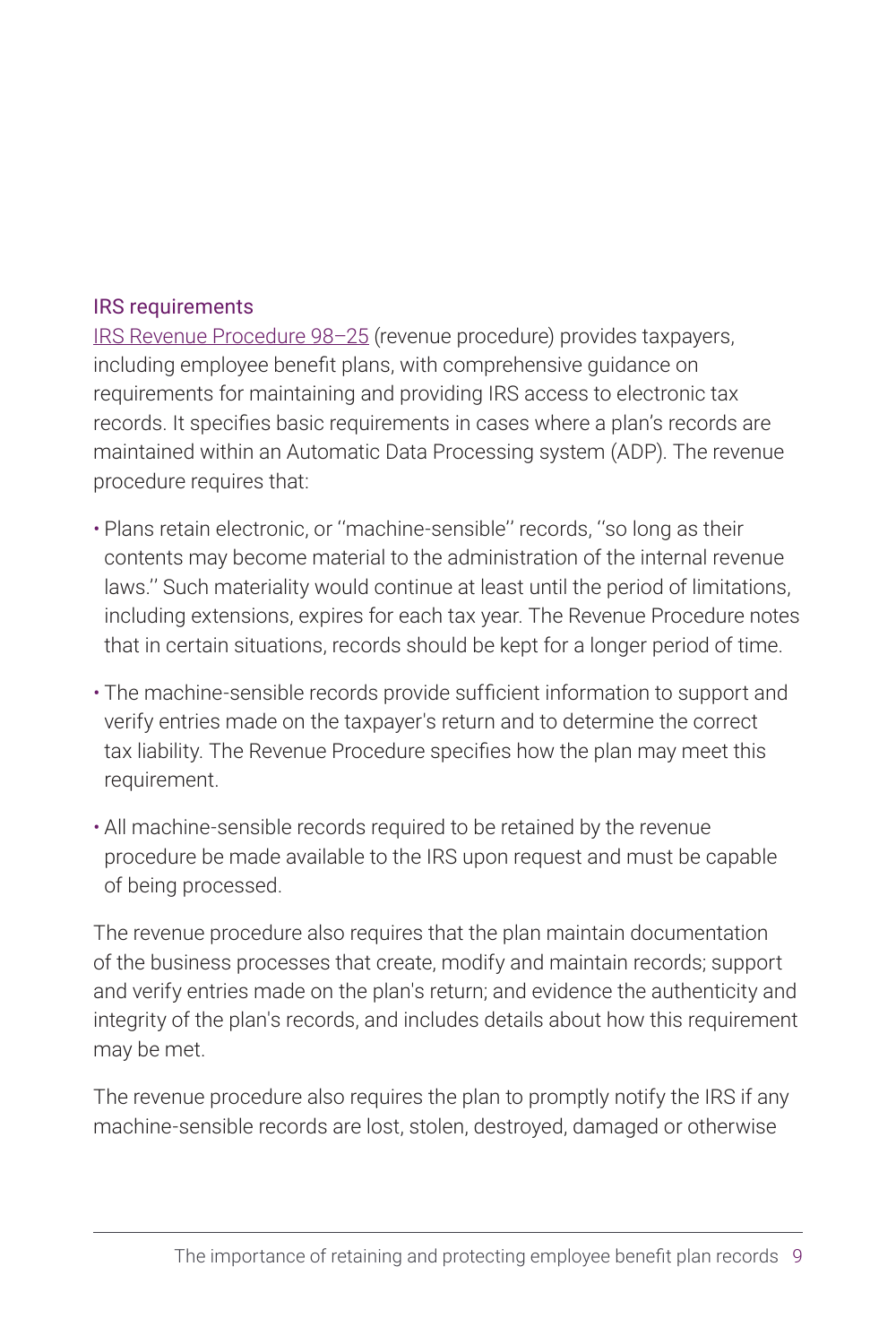no longer capable of being processed, or are found to be incomplete or materially inaccurate. The notice must identify the affected records and include a plan that describes how, and in what timeframe, the plan proposes to replace or restore the affected records in a way that assures that they will be capable of being processed.

The revenue procedure specifies that a taxpayer's use of a third-party service organization (e.g., custodial or management services) in respect of machine-sensible records does not relieve the taxpayer of its recordkeeping obligations and responsibilities.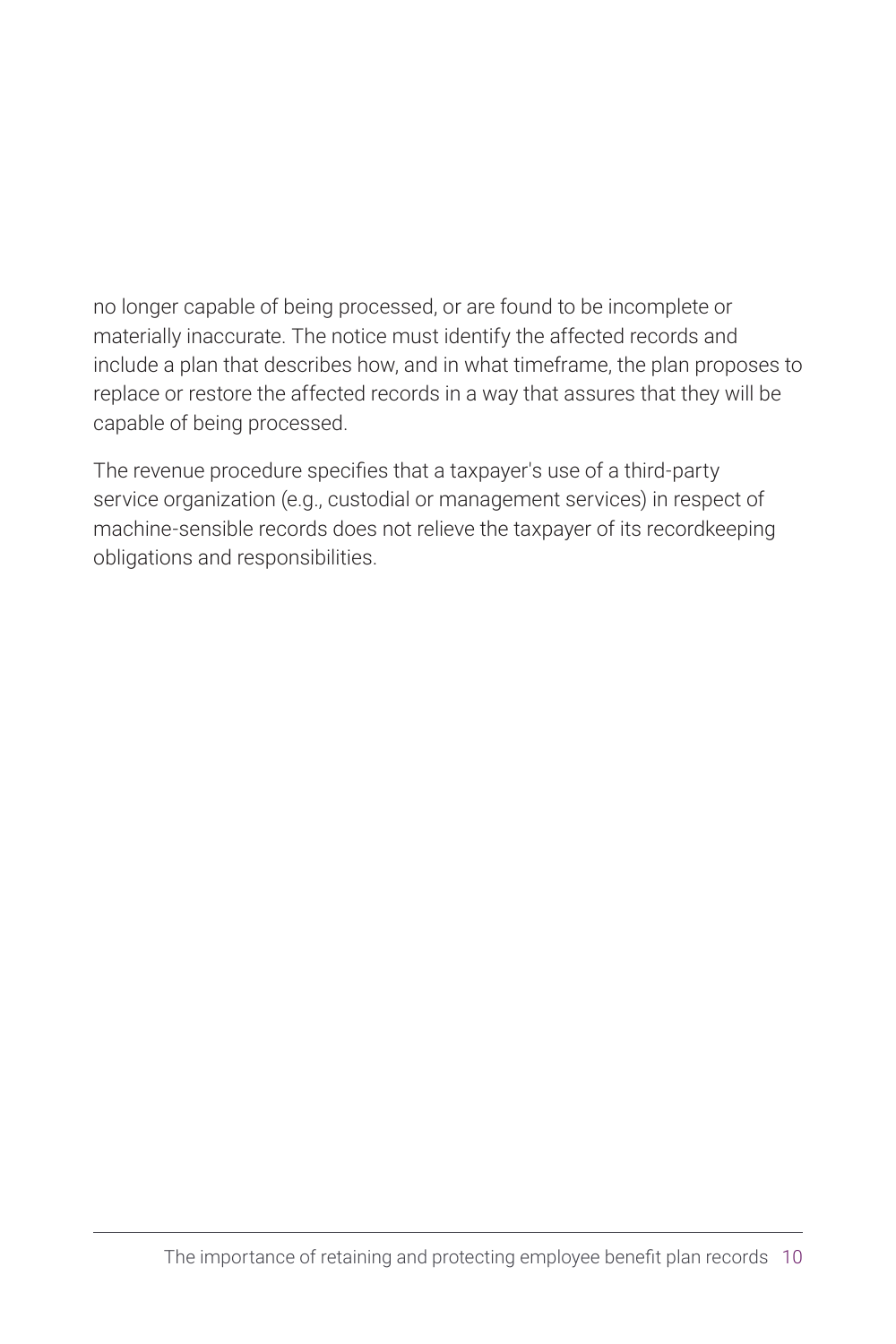# <span id="page-12-0"></span>Best practices for plan record retention

As discussed above, ERISA requires plan sponsors to retain broad categories of records related to meeting its fiduciary responsibilities. To do so, it is important that a plan sponsor understand the applicable rules and establish best practices for ensuring adequate record retention, including:

• *Establishing a written record retention policy governing how the organization periodically reviews, updates, preserves, and discards documents related to plan administration.* It should be approved by ERISA counsel or those charged with governance over the plan to ensure that federal and state retention laws are being considered and adhered to. When service organizations (e.g., recordkeeper, investment custodian) maintain plan records, the plan administrator needs to understand the retention policies of those service organizations for plan records they prepare and/or maintain. Reminder  $-$  The use of a service organization does not alleviate the plan sponsor's responsibilities to retain adequate records. Some general types of records that should be addressed as a part of any policy include:

- Employer remittances and contribution reports
- Benefit claims, benefit applications and supporting information
- Vendor invoices, billings and contracts
- Plan documents including the trust, Summary Plan Description, and related amendments and modifications
- Employment-related records, including payroll records
- Receipts and proof of disbursements, bank and investment statements, and loan documents, if applicable
- Electronic data including emails and scanned documents
- Board of Trustee minutes, budgets, financial statements and annual reports/tax returns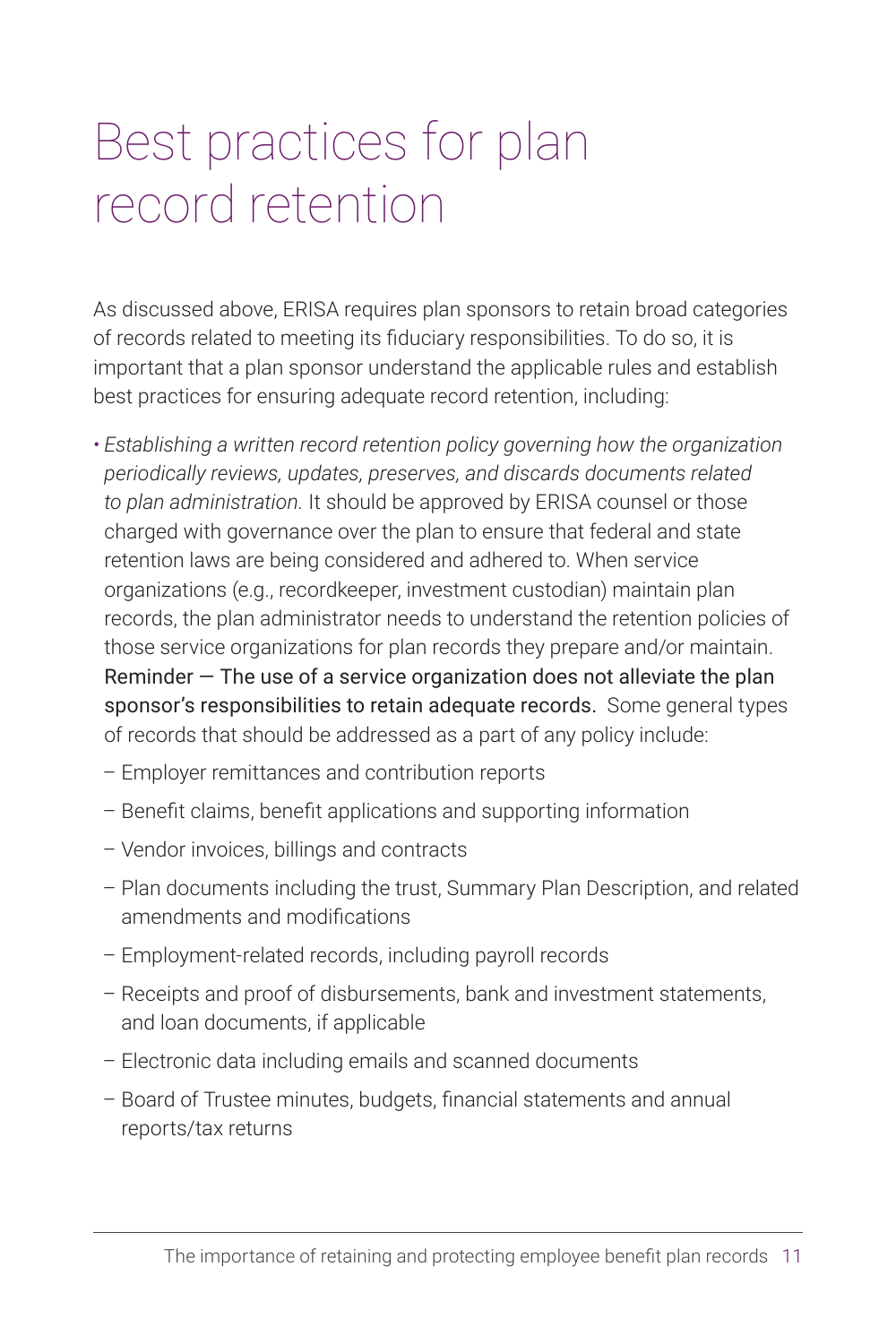- *Monitoring compliance with the written record retention policy* If the plan uses service organizations, the plan administrator should also monitor the service organizations' compliance with their respective retention policies.
- *Categorizing and documenting your plan records* Data should be organized such that it can be easily and readily retrieved. Document the type of record, a brief description of the type of record, and the category to which records of this type belong. Records in the same category often have the same retention periods and might require similar treatment in other ways.
- *Maintaining important participant records indefinitely* Because ERISA Section 209 does not provide a specific period of time for retaining participant-level records such as demographic information, compensation and elections sufficient to determine benefits due, these records should be kept for an indefinite period of time in a format that is easily retrieved to ensure they are available upon request by the participant or auditor in case of an audit.
- *Maintaining necessary paper records* If electronic records don't establish a substitute or duplicate record of the paper records from which they are transferred under the terms of the plan or applicable federal or state law, the original records should not be discarded.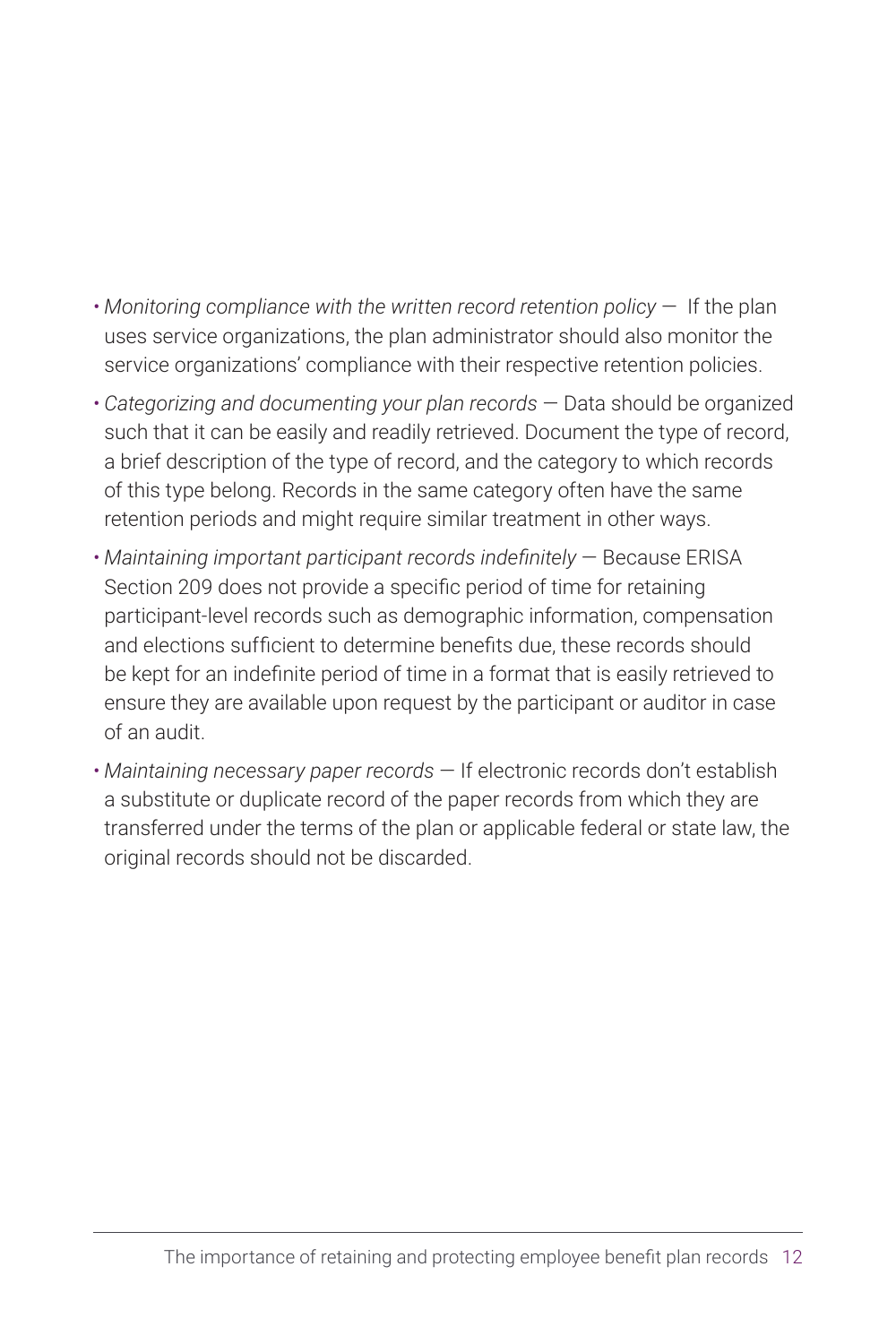# <span id="page-14-0"></span>Protecting personally identifiable and other sensitive information

#### Data protection: Information security, confidentiality and privacy

Information security pertains to the safeguarding of an entity's data, whether or not it is personal or confidential. Confidential information is that which an entity or individual wishes not to make public. Privacy is the relationship between the collection, use, retention, disclosure and disposal of "personal information," and the legal and regulatory issues that surround these activities. Privacy *only* involves personal information; it does not apply to other information that may be confidential. Privacy concerns exist wherever personal information is collected or stored, whether in electronic form or otherwise, and any time it is sent or disclosed to a third party.

Plan administrators are required to make sure that the plan complies with ERISA, including HIPAA, which provides specific requirements for protecting protected health information (PHI). ERISA does not specifically address whether or how plans should protect personally identifiable information (PII). However, doing nothing to address privacy and security concerns in the current environment is inconsistent with ERISA fiduciary standards. State laws may also require consideration, and service organizations and individuals or entities that provide professional services to the plan may be subject to other non-ERISA laws that apply to PII. Discretionary selection of a service organization and hiring individuals or entities that provide professional services to the plan are fiduciary functions; personal information should not be shared with those providers that do not have in place the appropriate industry-standard safeguards to protect such information. Talk to your plan's ERISA counsel about your responsibility for protecting PII and other sensitive information, including plan records that are not in your possession.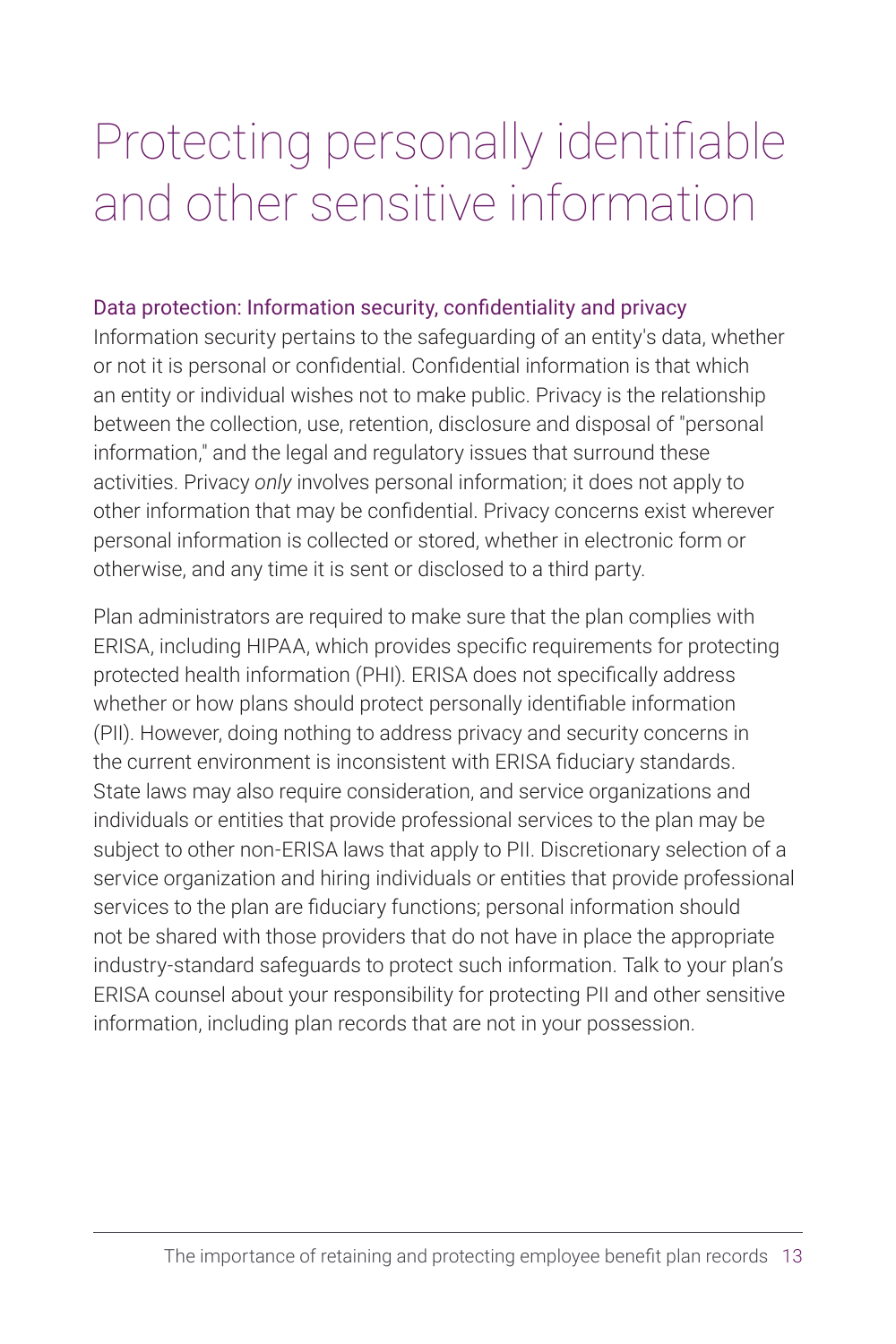### PII

PII is information that can be used to distinguish or trace an individual's identity, such as their name, Social Security number (SSN), biometric records, etc., alone, or when combined with other personal or identifying information that is linked or linkable to a specific individual, such as date and place of birth, mother's maiden name, etc. PII can be sensitive or non-sensitive. In some cases, PII can be anonymized by removing certain information so that the individuals whom the data describe can no longer be identified.

PII information can be maintained in either paper, electronic, or other media, and could be maintained by a plan sponsor or their service organizations. Some records that may contain PII include payroll records, human resource files, enrollment and election forms, plan compliance testing results, recordkeeping reports, and census files.

*PHI* — HIPAA indicates there are 17 health data elements referred to as "individually identifiable health information." When some or all of those data elements are used in conjunction with the name of the individual, that data is referred to as PHI.

*Sensitive data* — PHI and other data elements such as government identifiers or wage information are sometimes also referred to as "sensitive" indicating that additional measures should be taken either before the data is used or when the data is processed. For example, when using health data, measures can be taken to mask or truncate any health identifiers and to remove the patient's name from the data set.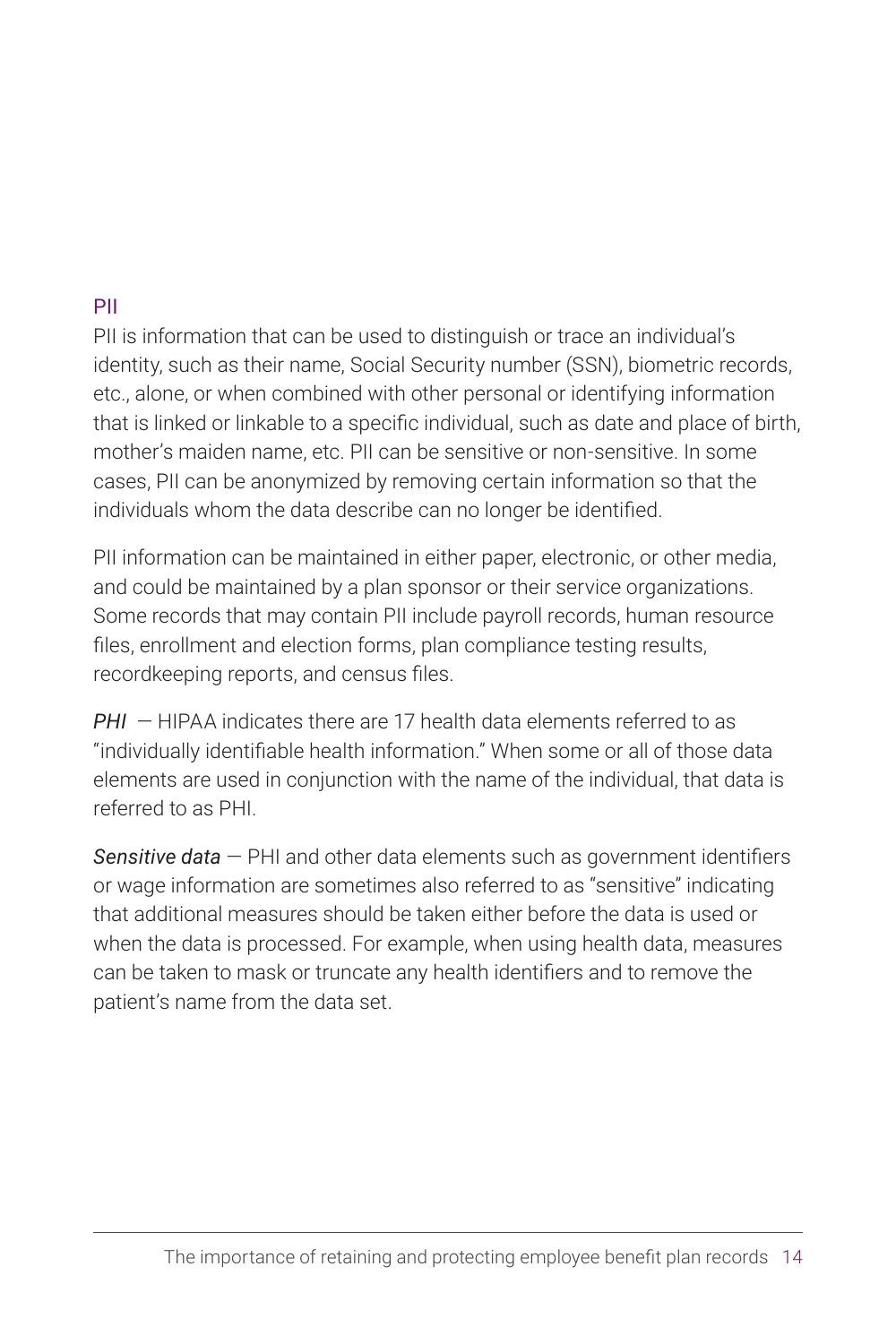Sensitive personal information includes, but is not limited to, data such as full name, SSN (both full and partial numbers are considered personal information, which means that the use of the last four digits only does not eliminate all privacy concerns), driver's license number, mailing address, credit-card information, passport information and financial information.

*Non-sensitive or indirect PII* — Non-sensitive or indirect PII is easily accessible from sources such as phone books, the internet, and corporate directories. ZIP code, race, gender and date of birth are all quasi-identifiers. Non-sensitive information is linkable, meaning that, when used with other non-sensitive linkable information, can reveal the identity of an individual.

Before agreeing to provide access to PII, some third-party service organizations require the plan administrator and auditor to sign confidentiality agreements or nondisclosure agreements (NDAs). Plan administrators should be aware that such agreements place both the plan administrator and the plan auditor in a difficult position. The information the service organization holds is essential to a plan administrator in meeting its regulatory and reporting requirements. If the service organization does not provide the plan administrator with the information requested by the auditor, it could adversely affect the plan administrator's ability to meet its fiduciary responsibility with respect to filing the plan's annual Form 5500. Withholding such information could constitute a restriction on the scope of the audit and, therefore, require a modification of the auditors' report and a disclaimer of opinion on the plan's financial statements. In such cases where a disclaimer is issued, the DOL likely would reject the filing, and the plan sponsor may be subject to substantial monetary penalties. See further discussion in the *Plan accounting records and the financial statement audit* section on page 21.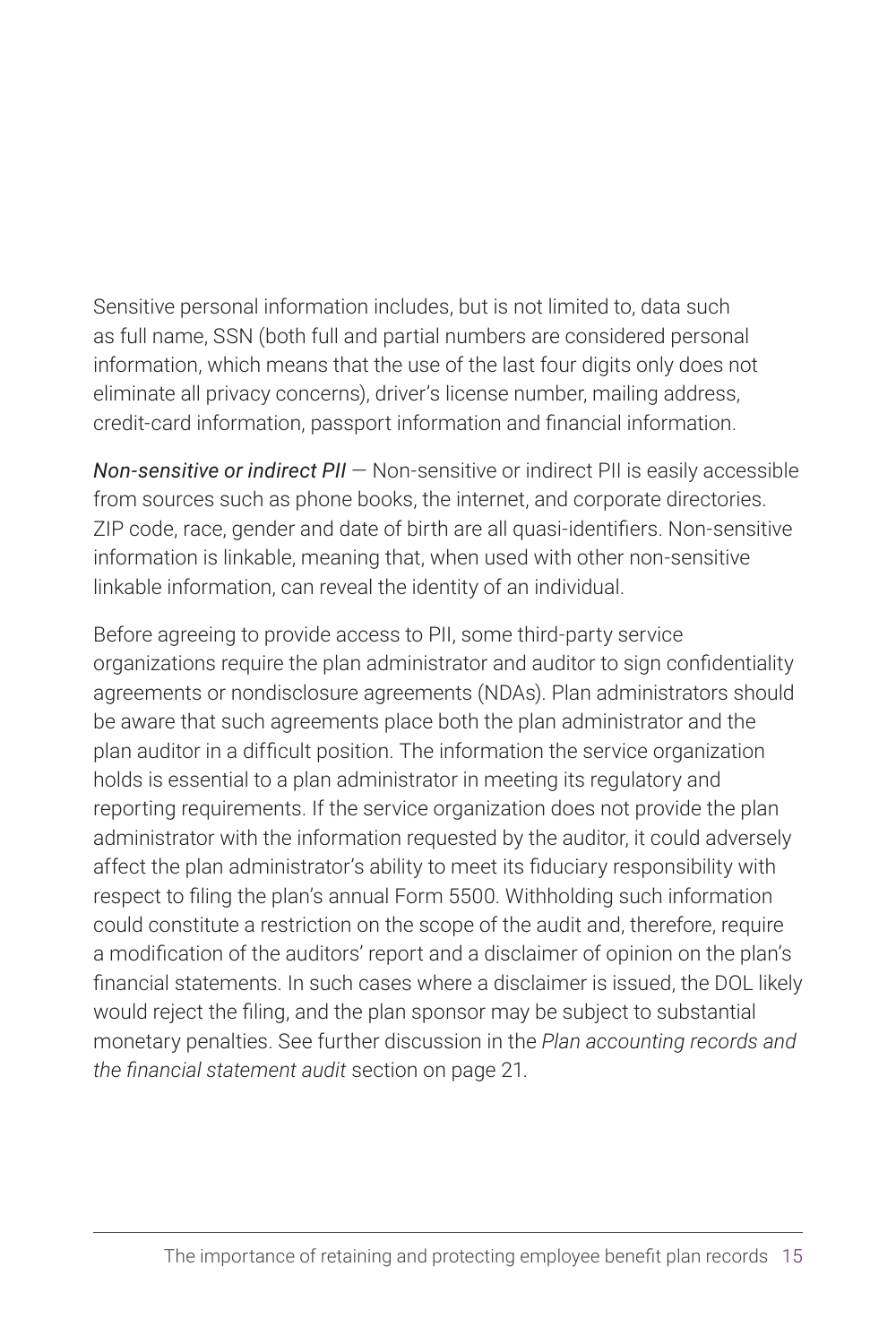In addition, some NDAs include clauses that request the auditor to hold the client harmless, which could contradict provisions in the engagement letter between the auditor and the plan administrator. The plan administrator agrees to provide the auditor access to all books, records, and information necessary to conduct its audit of the plan financial statements. If the service organization has the ability to withhold plan records from the auditor, the auditor may not be able to rely on the plan administrator's assertions that the auditor has been provided access to all the books, records, and information necessary to fulfill his or her responsibilities.

In some instances, auditors are required by law to make audit workpapers available for review by third parties, making it impossible to comply with certain provisions of NDA agreements. However, auditors already are subject to strict professional standards that require them to maintain confidentiality of information obtained in the course of performing the audit, including proprietary information of the client itself. In addition to strict professional requirements, auditors are subject to stringent security and privacy provisions of the HIPAA when auditing health claims during an audit of a health and welfare plan. Noncompliance with professional standards and/or HIPAA could result in potentially severe consequences to the CPA, making an NDA unnecessary. The plan administrator should consider establishing reasonable procedural protections that provide practical alternatives to NDAs, including de-identifying and/or more carefully identifying the data to be exchanged in the course of an audit, and discussing these alternatives with service organizations.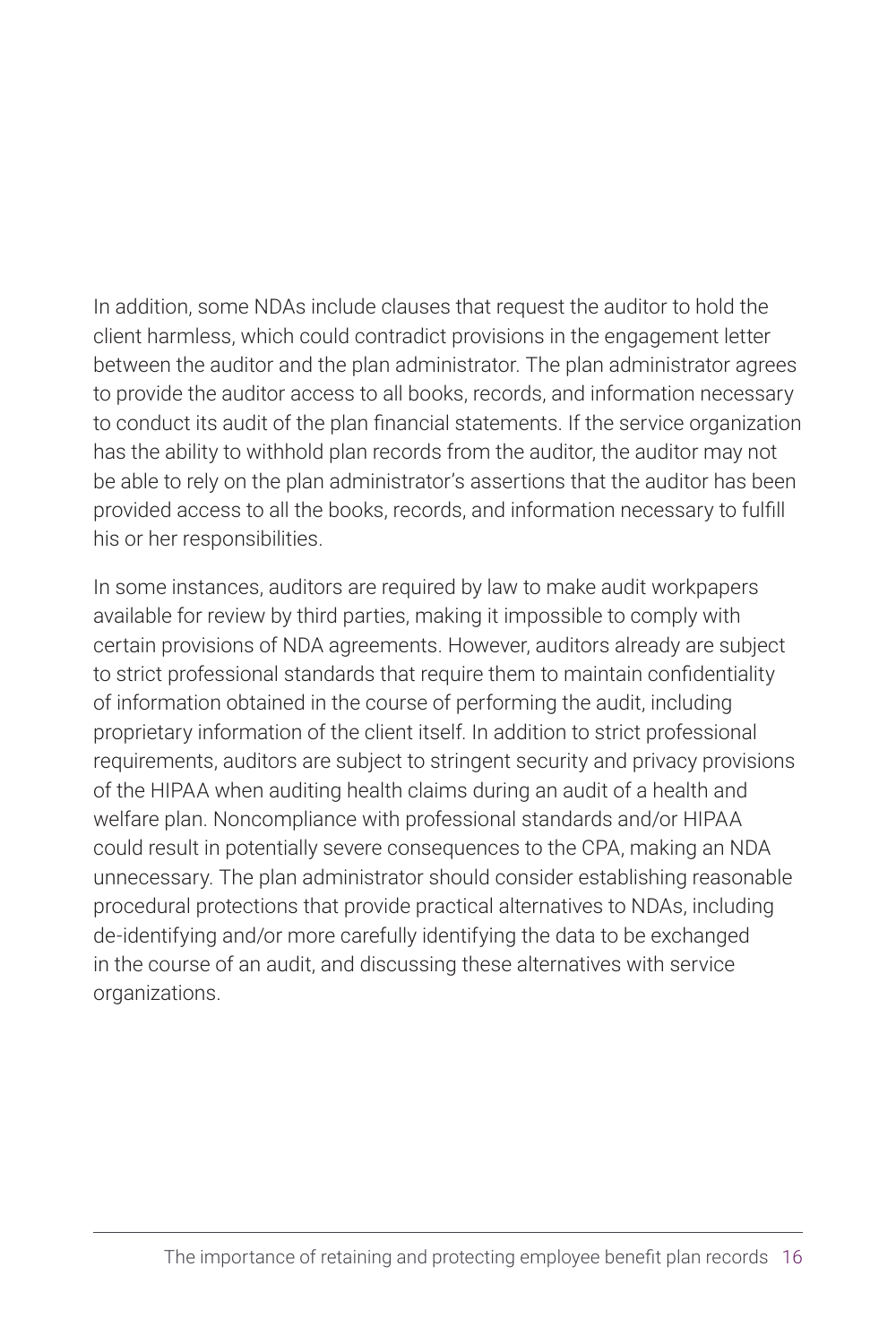# <span id="page-18-0"></span>Best practices for protection of PII and other sensitive information

Because any data that is stored is potentially vulnerable, it is important to develop policies and safeguards for protecting that data. Policies to consider include:

- Follow the "minimum necessary" and "business need" principles and only share the minimum amount of data (especially personal data) needed to accomplish a task.
- Reduce use of paper documents, as they cannot be encrypted.
- Retain only that information that is truly necessary for the business purpose. Collect less data and purge unnecessary PII from your records to reduce vulnerability.
- Shred purged paper documents with personal information in a secure disposal unit; do not use recycling or trash bins.
- Use caution in public spaces when handling or viewing personal information; be aware of your environment and use privacy screens on computers.
- Keep workspaces clear of documents containing personal information when not in use.
- Use secure methods to transmit personal information. For example, encrypt documents containing confidential information when emailing. Preferably, use an approved, secure collaboration site to transfer confidential data. Email generally should not be used to send personal information.
- De-identify data where possible. Mask or truncate government identifiers and health identifiers whenever possible.
- Control access to PII. Sensitive information should only be accessible by people who need it to do their jobs. This includes the information you share with your financial statement auditor. Check with your auditor to determine what PII is necessary for the audit.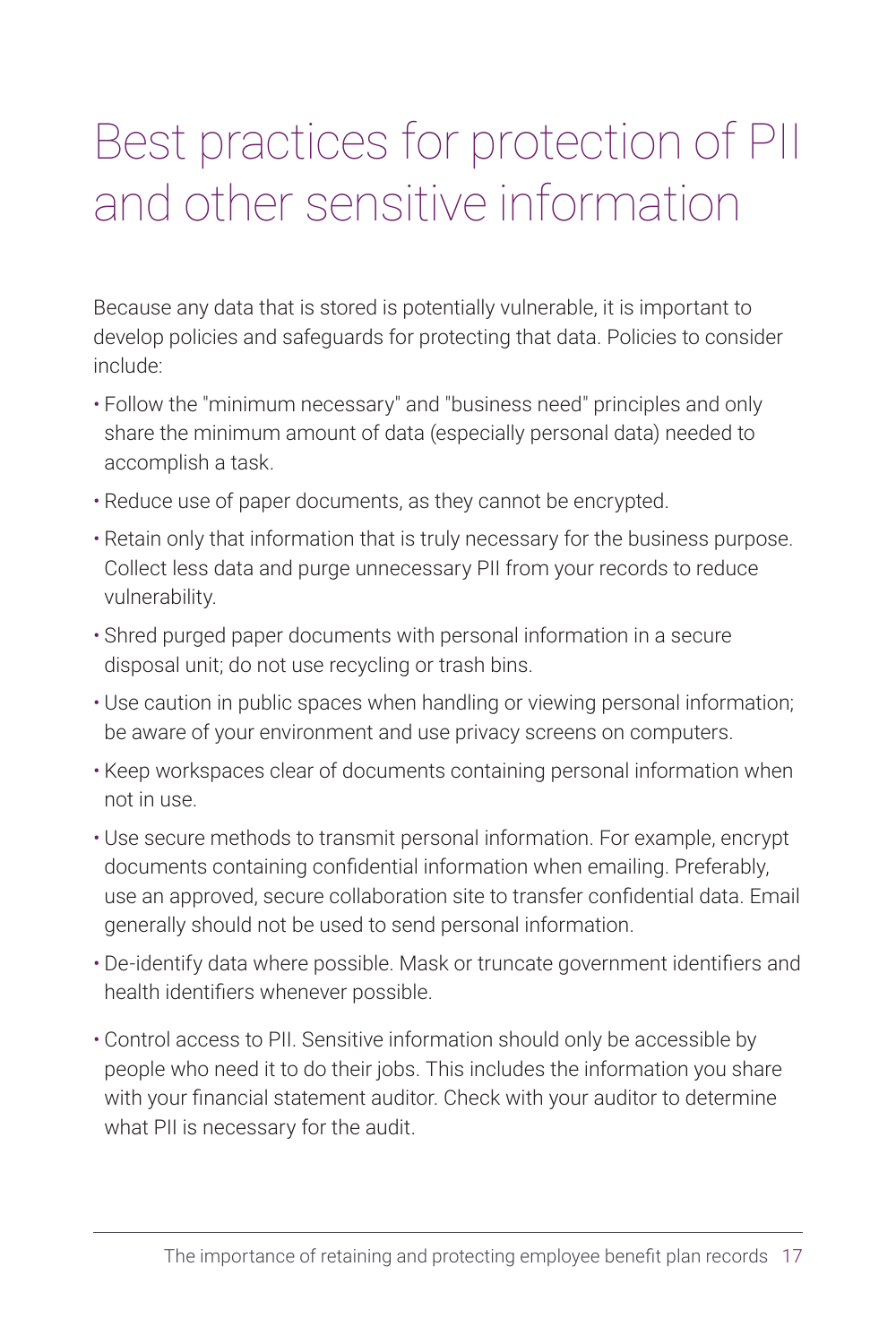The hiring of a service organization to assist in plan administration  $-$  such as bank trust departments, data processing service bureaus, insurance companies or other benefits administrators — is a fiduciary function. It is important that the service organizations you use to perform investment processing, recordkeeping and/or benefit payments, claims processing, and other services that require access to your plan's sensitive data have adequate protections in place to safeguard that information.

Plan administrators should perform adequate due diligence during the selection process and prior to hiring a service organization. In addition, as part of your fiduciary responsibilities, you are required to periodically monitor the service organization to ensure it is properly performing the agreed-upon services. The EBPAQC Plan Advisory, *Effective monitoring of outsourced plan recordkeeping and reporting functions* provides general information about selecting and monitoring service organizations. In addition, the following are suggested procedures that specifically address a service organization's handling of your plan's PII:

- Require the service organization to complete a detailed questionnaire to assess its services and ability to adequately protect PII.
- Define PII broadly to make sure it includes all sensitive information to which the service organization will have access.
- Obtain acknowledgement from the service organization that the services require the processing of the plan's PII, and it will:
	- Comply with the privacy laws that apply to that PII;
	- Keep PII confidential;
	- Provide information and support as the plan may require to comply with privacy laws;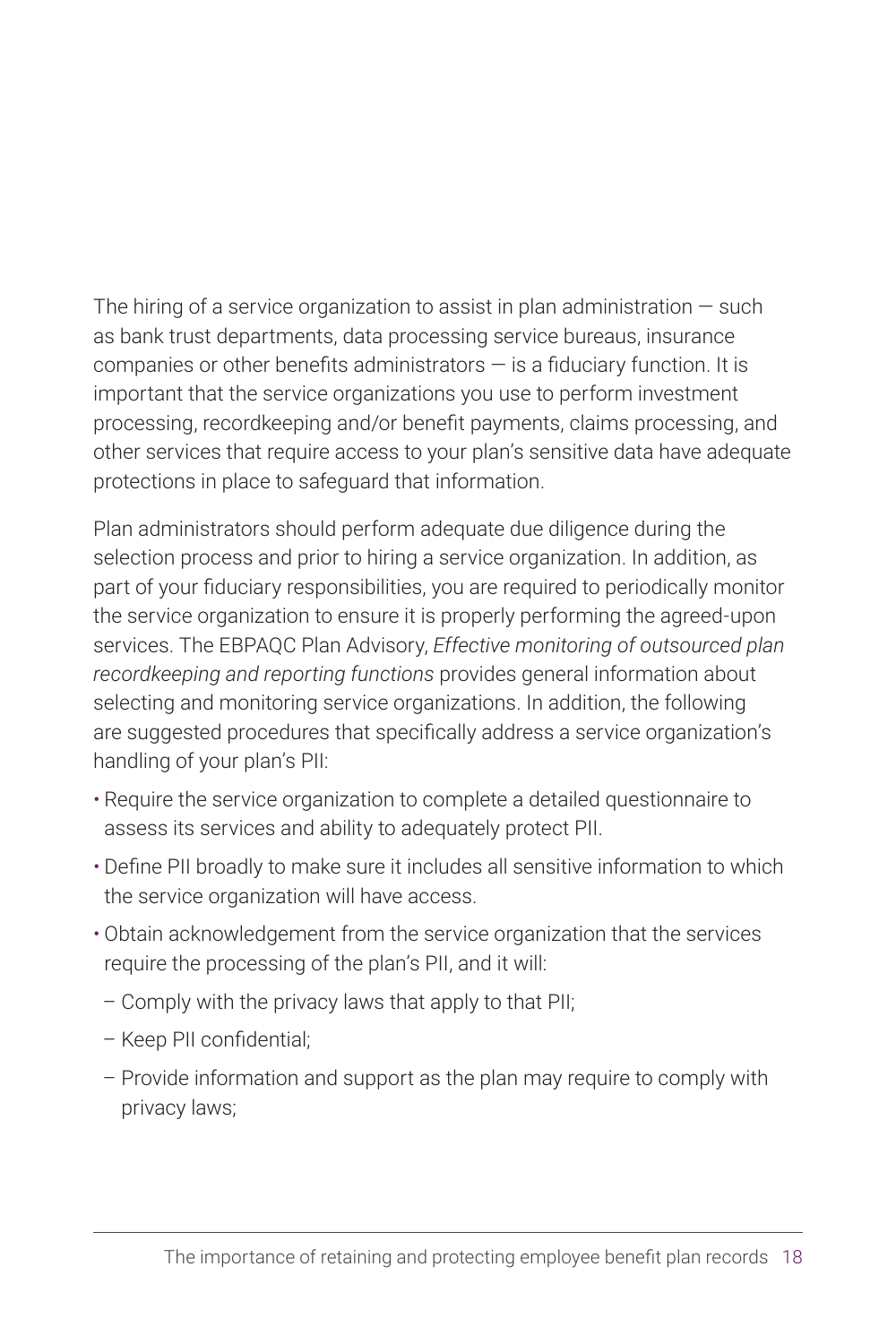- Limit its use of the PII to the fulfillment of services described in the contract and for no other purpose; and
- Permit the plan administrator to monitor the service organization's performance related to the protection of PII.
- Involve the plan's internal IT security personnel to evaluate the level of security offered by the service organization.
- Define a data security breach broadly to include suspected breaches and require that the service organization establish adequate procedures to prevent, detect, and remediate a breach.
- Require that the service organization notify the plan administrator of, investigate, and remediate a breach, and assist the plan with any required notices to affected individuals.
- Obtain and review a SOC 2® report each year related to the services provided and follow up on any items of concern. SOC 2® reports on an organization's controls that directly relate to the security, availability, processing integrity, confidentiality and privacy as a service organization.

In addition, the plan administrator should require the plan auditor, actuary, consultants, and others who provide professional services to the plan to:

- Ensure encryption when transferring electronic files, file passwords, etc.
- Establish physical safeguards over confidential information (for example, safeguarding of computers that contain confidential information, proper safeguarding of physical documents, etc.).
- De-identify claims information in audit documentation.
- Return or destroy written information, as required.
- Inform all engagement team members of their confidentiality obligations under the agreement with the client and their professional standards.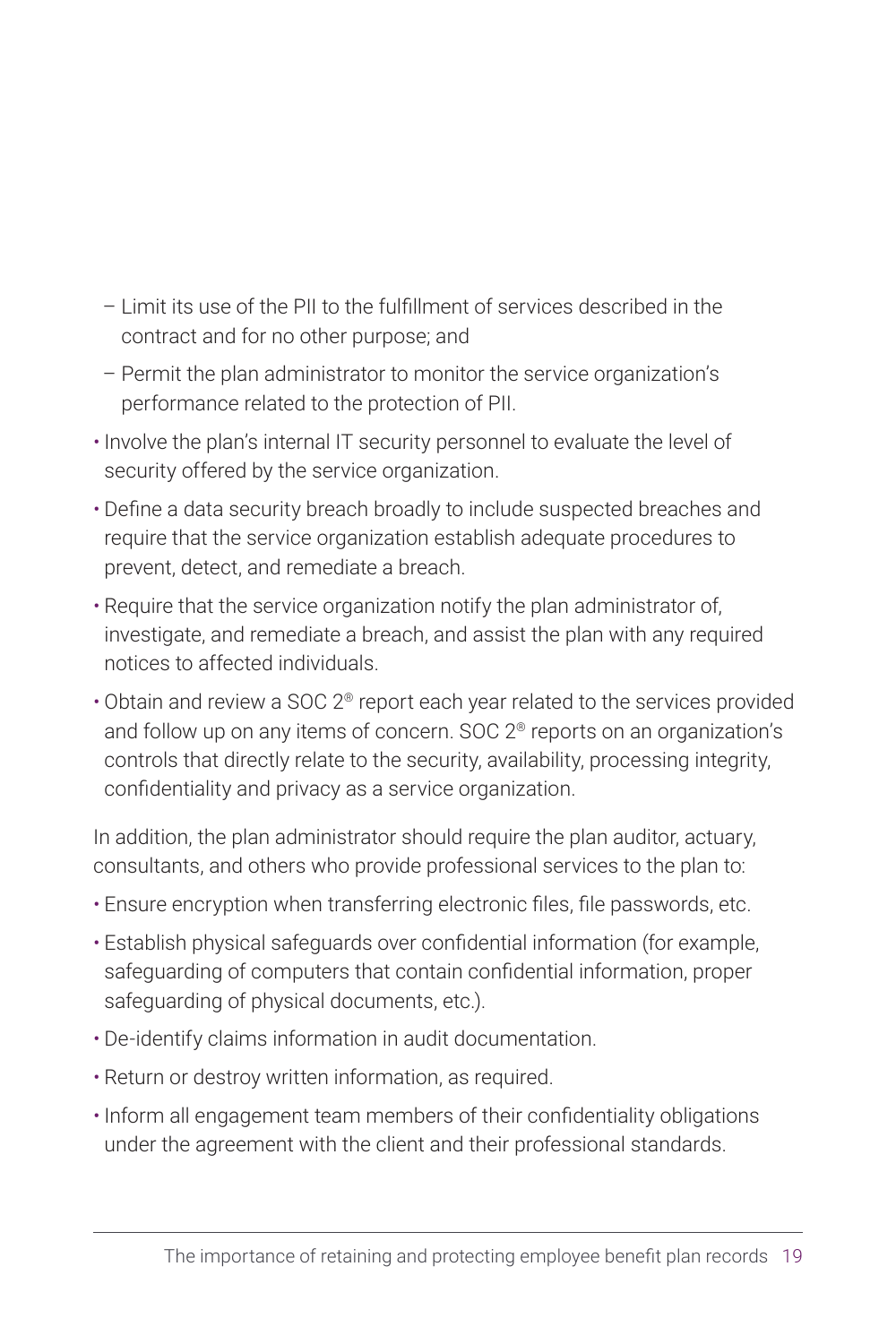- Use SharePoint or a similar document management site to store client data.
- Restrict the printing of client materials. To the extent hard copies are used, prohibit removal of printed client materials from the client's site or the auditor's office.
- Only use audit firm-issued thumb drives that are encrypted.
- Direct any questions concerning IT security issues client.
- Share confidential information with as few team members as possible.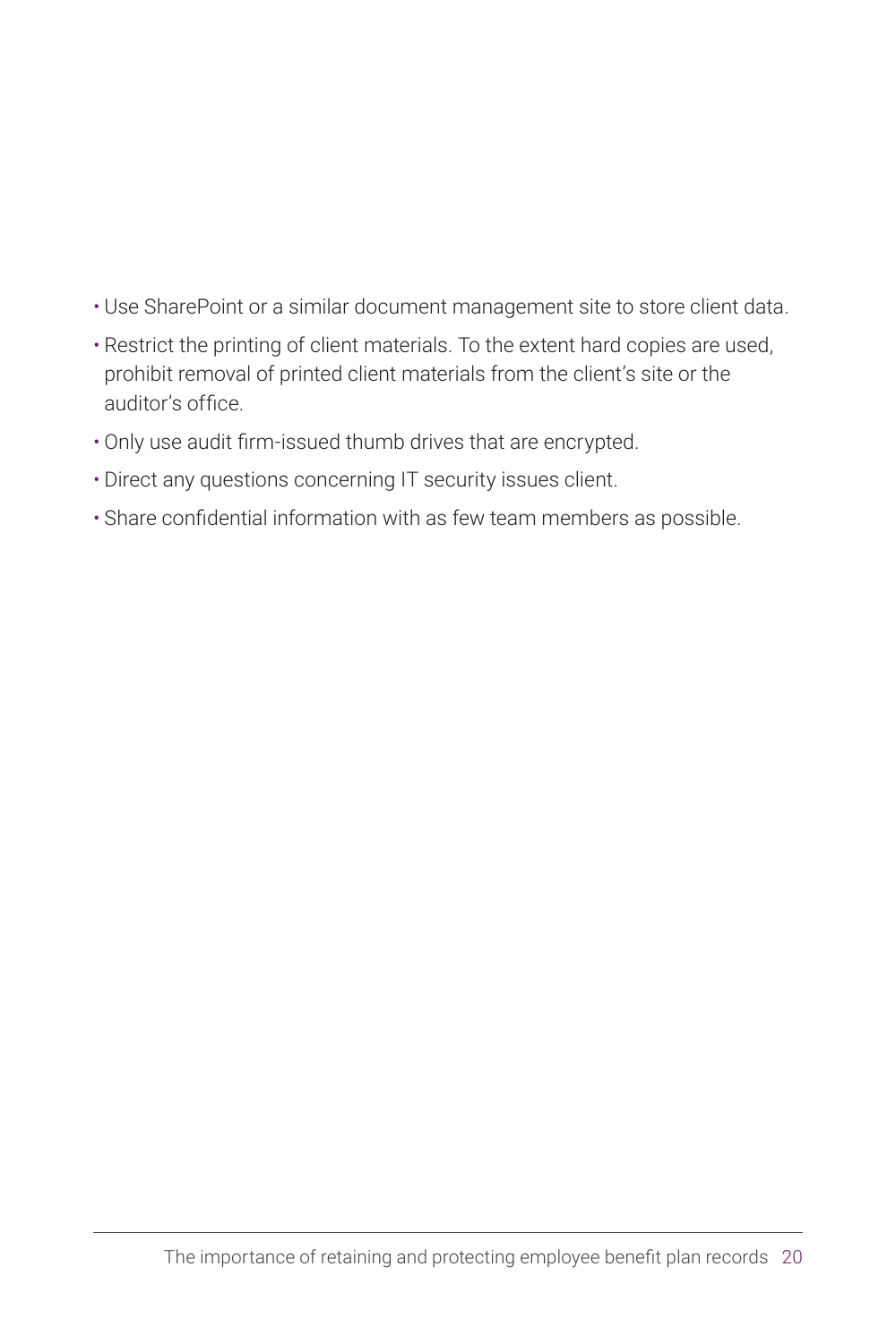# <span id="page-22-0"></span>Plan accounting records and the financial statement audit

### Audit scope and testing

Generally, ERISA requires employee benefit plans with 100 or more participants to have an audit by an independent qualified public accountant as part of their obligation to file an annual return/report (Form 5500 Series). To perform the audit of an employee benefit plan, the auditor will need access to a variety of plan and participant level records to perform testing and form conclusions on which to base the audit opinion. Therefore, it is important that the plan administrator maintain current and historical records that support the activity of the plan and the participants who participate in the plan. The following are common records and reports which the auditor might request when auditing the financial statements of an employee benefit plan:

- Plan document
- Adoption agreement
- Plan amendments
- IRS determination or opinion letter
- ESOP loan documents
- Copies of any correspondence with regulatory authorities
- Any investment contracts
- Trust agreements
- Service organization agreements
- Actuarial reports and written confirmation of selected information used in preparing the report
- Investment policy
- Information about internal controls related to plan operations and financial reporting
- A listing of all parties working with the plan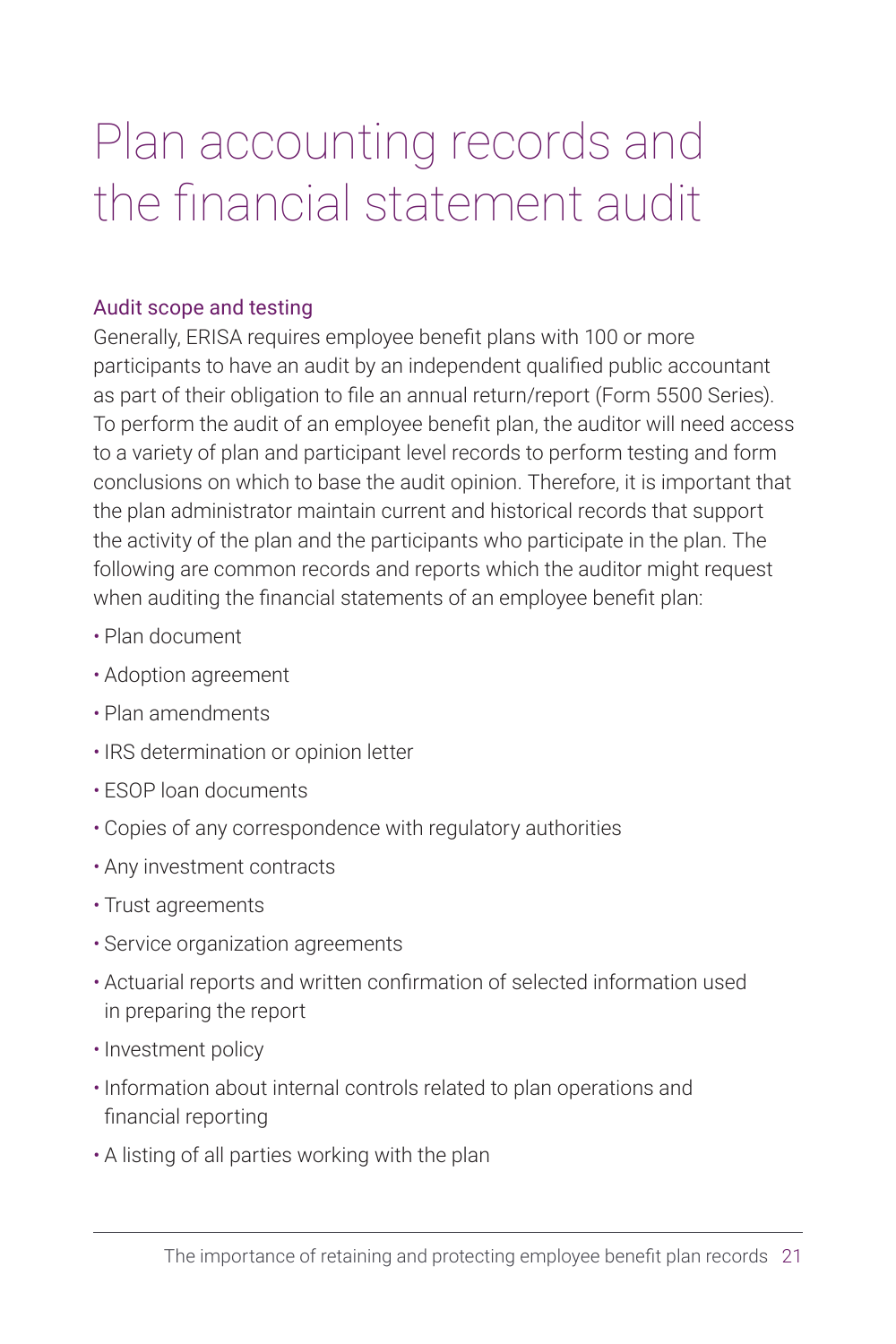- Plan accounting records for the year being audited, including trust, custodian or insurance company statements and recordkeeper statements
- A detailed annual participant-level account summary
- A listing of all employees employed at any time during the year and dependents eligible for plan benefits (including name, unique identifier, demographic data necessary for determining eligibility, compensation and plan contributions)
- A listing of all benefit or claim payments made by the plan during the year being audited
- A schedule of contributions to the plan
- A listing of participant loans outstanding and new loans taken during the year
- A schedule of expenses paid and accrued by the plan
- Year-end payroll records
- Support for any plan mergers or transfers during the year
- Support for any prohibited transactions or litigation involving the plan

While this list might seem extensive, it is not all-inclusive and it represents only the initial information necessary to perform the audit. Once the initial information requested has been provided, the auditor will select samples of plan transactions and participants to test substantively. The information needed for the sample testing will depend on the type of plan, the nature of the transaction being tested, whether the plan has been audited previously, and the auditor's testing strategy. Because of these variables, it is not possible to provide a complete listing of what detailed information might be requested by the auditor; however, some examples of common requests might include: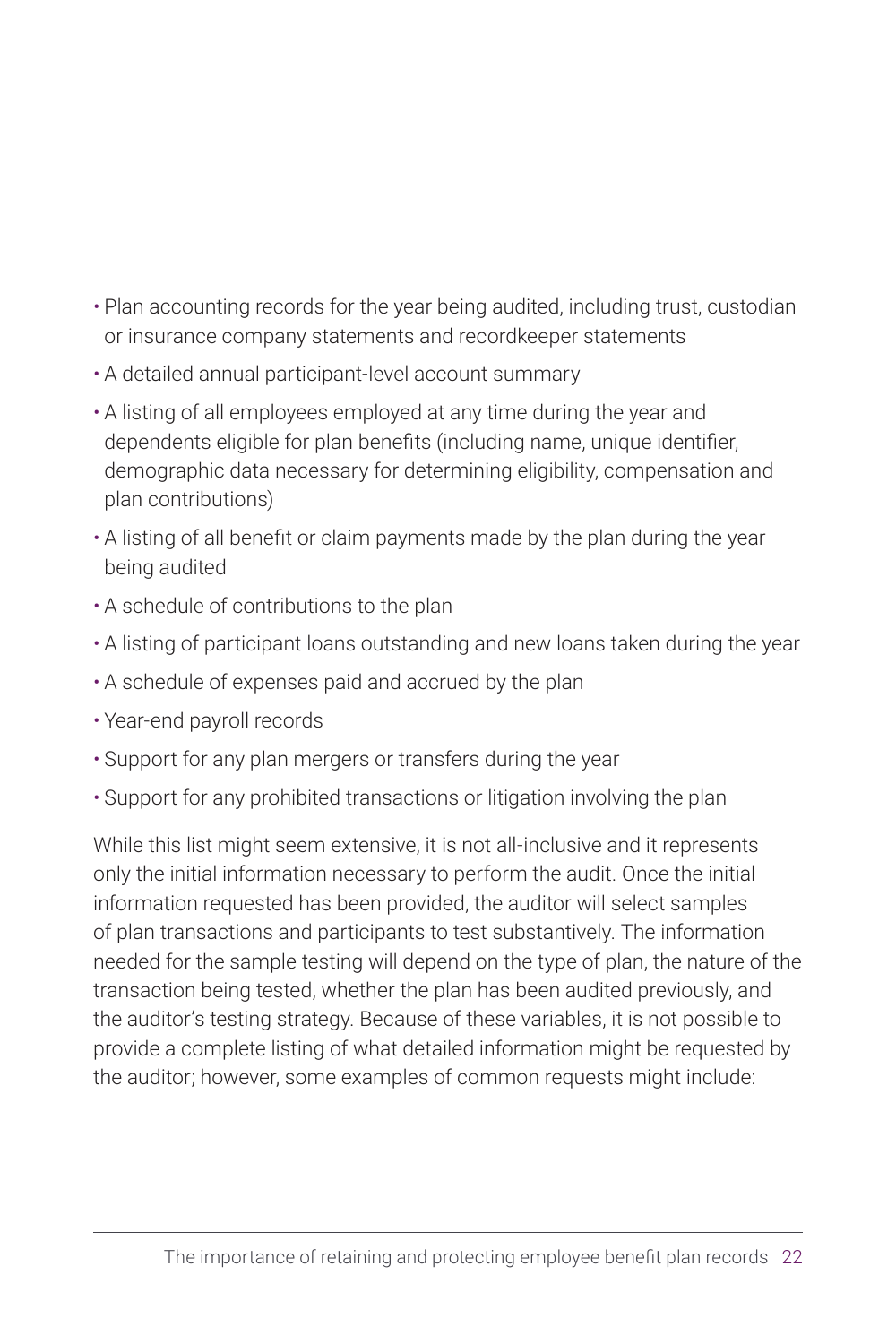- Demographic data support (such as date of birth, date of hire, or date of termination)
- Enrollment, deferral and investment election support
- Payroll information (in total and for selected participants for the year and for specific pay periods)
- Support for an individual's wage rate and hours worked
- A participant's account statement
- Distribution requests, including support for hardship payments, death certificates, or other items that support the type of distribution
- Support for an individual's vesting
- Support for the calculation of benefit payments (including payments to dependents eligible for plan benefits), including source documentation to support the inputs to the calculation
- Loan authorization forms
- Amortization schedules
- Rollover paperwork
- Expense invoices

Although the items noted above do not comprise a comprehensive list, they provide an indication of the volume of the data that is required for a plan auditor to perform an audit in accordance with relevant professional standards.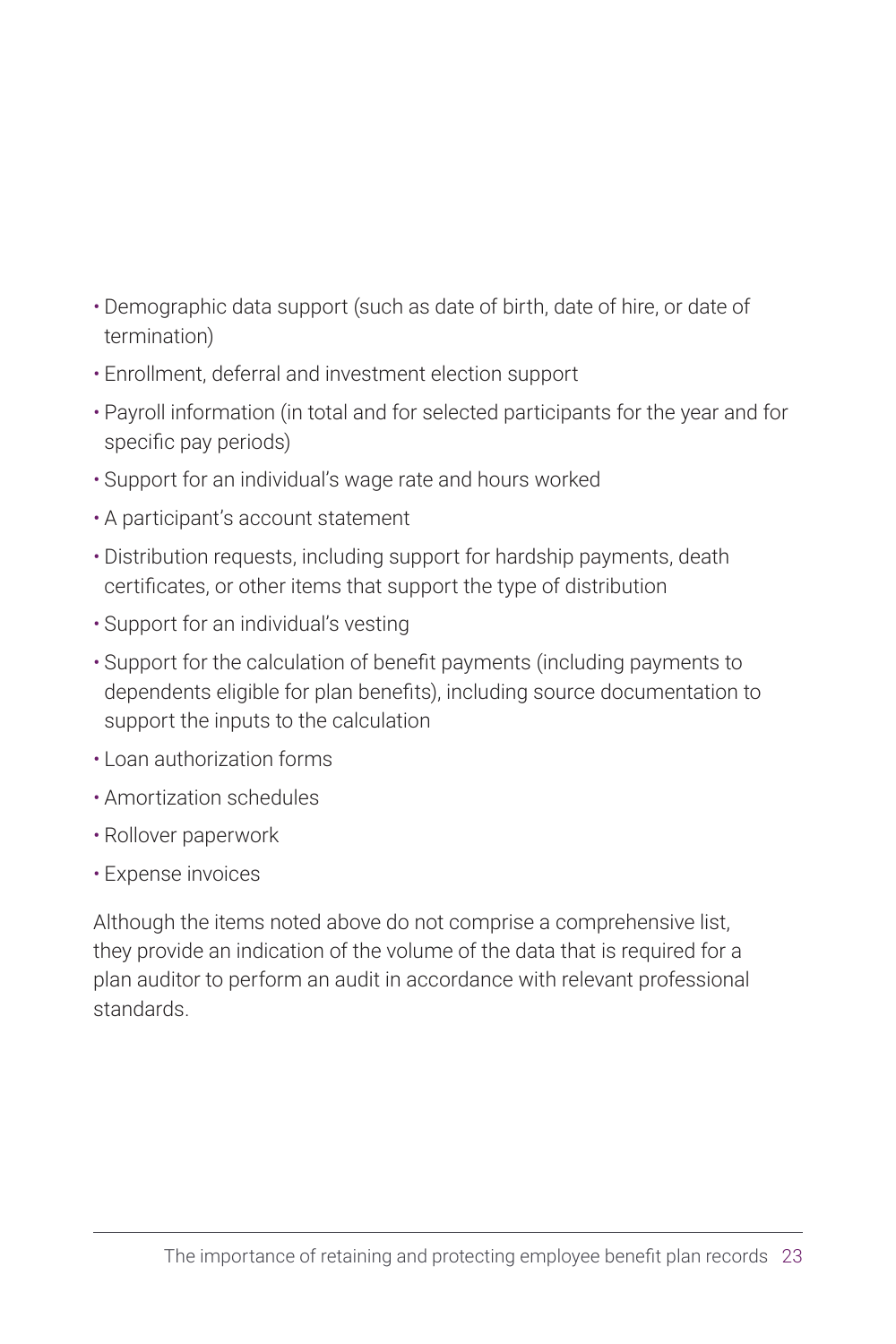When a plan initially meets the requirements for an audit under ERISA, the auditor will need to audit the plan's opening balances. If your plan was previously audited by another firm, depending on the auditor's review of the information available from the prior auditor, the auditor might conclude additional testing of the plan's opening balances is necessary. Events such as plan mergers, plan spin-offs, a significant change in the number of plan participants, or a newly established plan also may result in an "initial audit" that requires auditing the plan's opening balances. Certain financial statement items may require that the auditor examine the accounting records and other information underlying the opening balances, which in an employee benefit plan, could span many years.

If the plan administrator is unable to provide the requested data, the auditor will have to consider whether there are alternative procedures that can be performed that allow the auditor to obtain sufficient evidence to opine on the financial statements. Alternative procedures may include confirmations with individual participants, obtaining source documentation from a third-party provider to the plan (for example, an actuary), or testing larger numbers of transactions rather than relying on sampling, all of which could be very costly. If alternative procedures cannot be performed, the auditor may be unable to obtain sufficient appropriate audit evidence in order to form an opinion on the financial statements.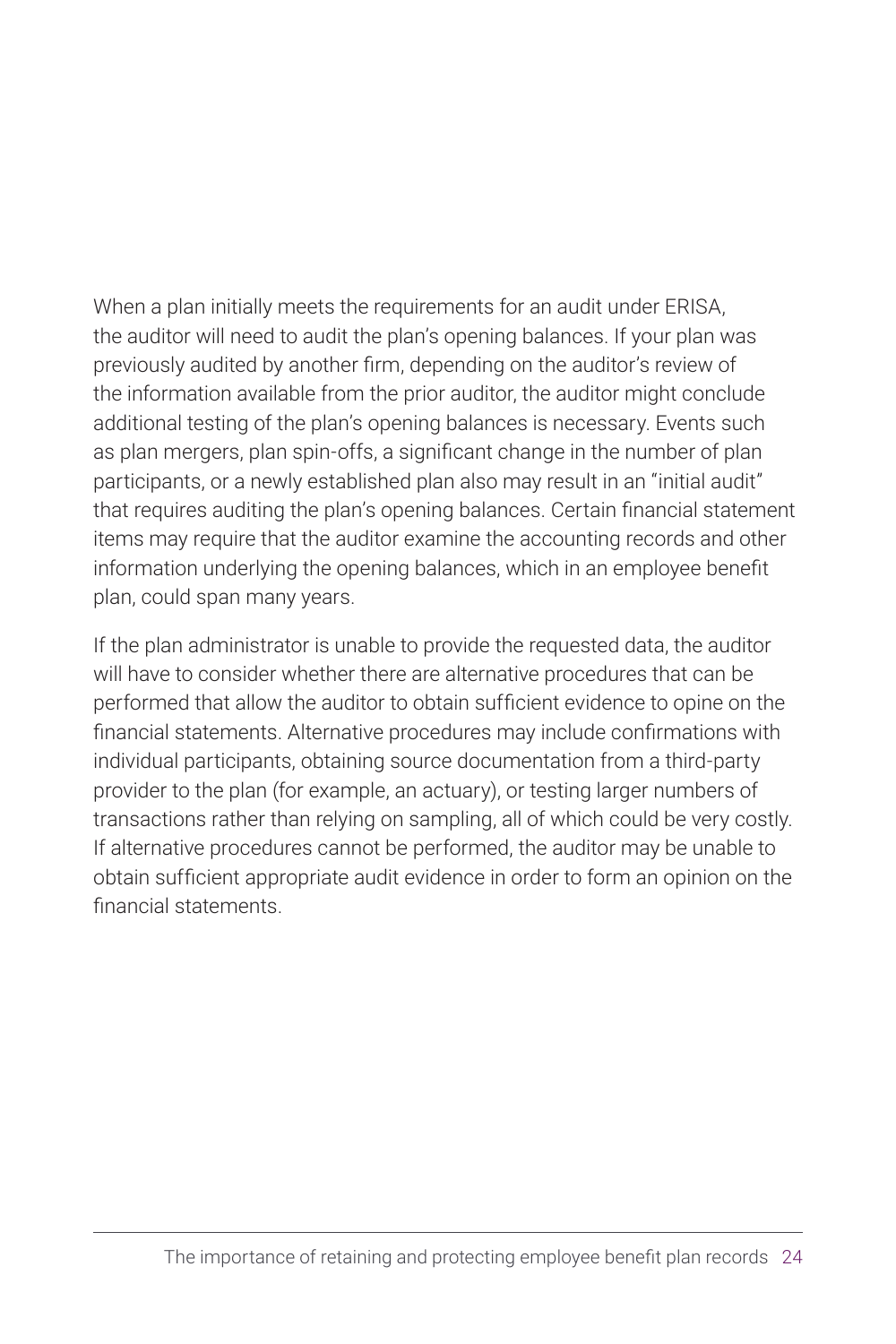### The auditor's report and implications to the plan administrator

The significance of the plan records not made available to the auditor will dictate the type of report the auditor is able to issue. When the records are insufficient  $-$  even in circumstances beyond the control of the entity  $-$  it likely would result in a modification of the auditor's opinion (either a disclaimer of opinion or a qualified opinion).

A qualified opinion will be expressed when the auditor is unable to obtain sufficient appropriate audit evidence on which to base the opinion, but concludes that the possible effects on the financial statements of undetected misstatements, in any, could be material but not pervasive. The auditor will disclaim an opinion when he or she is unable to obtain sufficient appropriate audit evidence and concludes that the possible effects on the financial statements of undetected misstatements, if any, could be both material and pervasive.

When the auditor modifies the opinion on the financial statements due to an inability to obtain sufficient appropriate audit evidence, the auditor's report will include a "basis for modification" paragraph that states the reasons for that inability. In such cases:

• When the auditor expresses a qualified opinion, the auditor will state in the opinion paragraph that, in the auditor's opinion, except for the possible effects of the matter(s) described in the basis for qualified opinion paragraph, the financial statements are presented fairly, in all material respects, in accordance with the applicable financial reporting framework.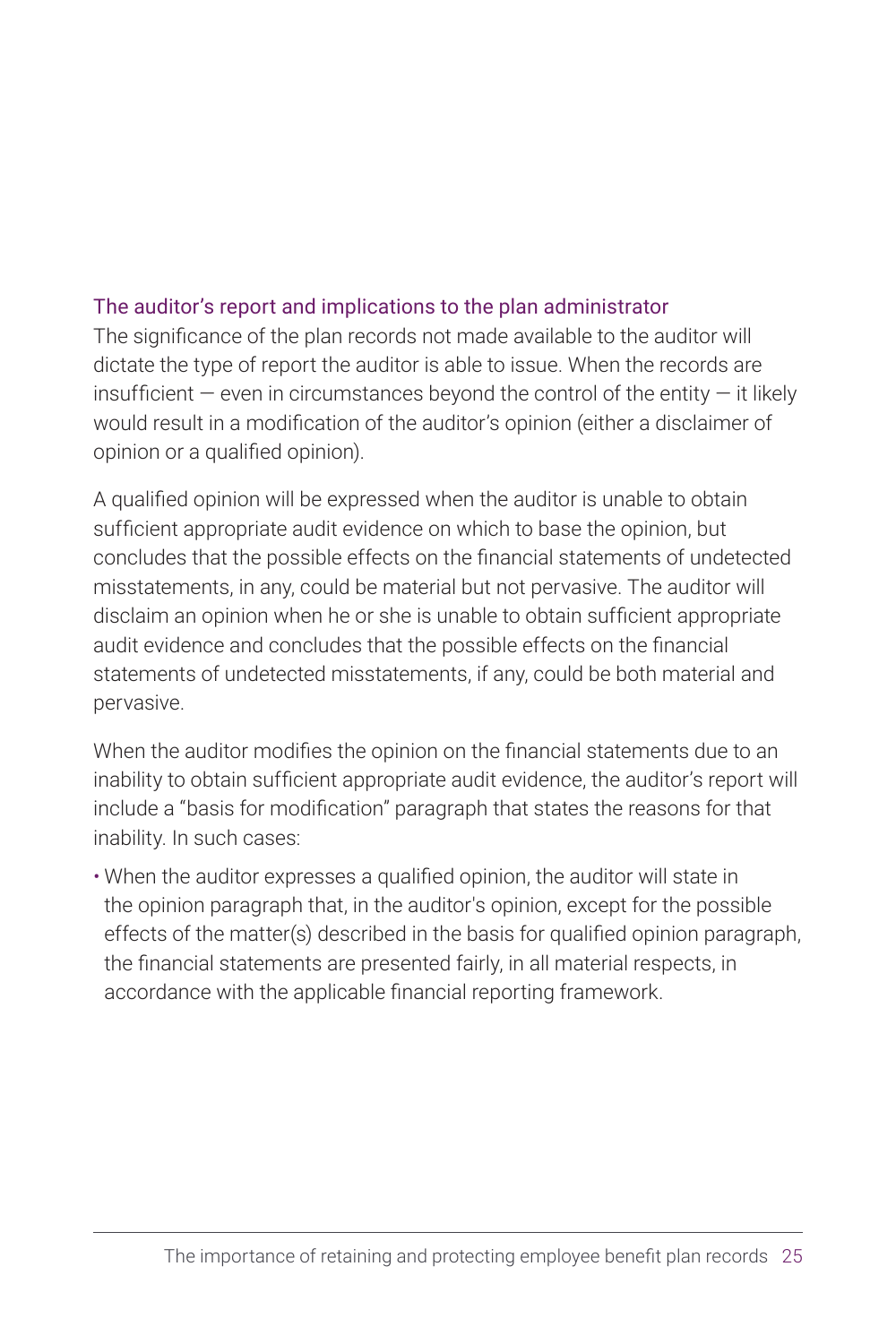• When the auditor disclaims an opinion, the auditor will state in the opinion paragraph that because of the significance of the matter(s) described in the basis for disclaimer of opinion paragraph, the auditor has not been able to obtain sufficient appropriate audit evidence to provide a basis for an audit opinion, and accordingly, the auditor does not express an opinion on the financial statements.

It is important to understand that, generally, the DOL will reject Form 5500, *Annual Return/Report of Employee Benefit Plan* (Form 5500) filings that contain modified opinions (other than the limited-scope disclaimer that is permitted under the DOL Rules and Regulations for Reporting and Disclosure under ERISA). In addition to rejecting the Form 5500, the DOL has the right to assess penalties of up to \$2,194 per day (indexed annually), without limit, on plan administrators for the deficient filing. In addition, fiduciaries who do not follow the basic standards of conduct may be personally liable to restore any losses to the plan.

As part of its fiduciary duties, the plan administrator is responsible for determining whether the plan meets the ERISA, DOL, and IRS record retention requirements, as well as the ERISA and DOL financial reporting requirements.

Inadequate plan records may also have negative consequences in defense of litigation, including significant legal costs and fees, and even unfavorable judgments. Many judgments have been entered against plan administrators for failure to produce documentation supporting the plan's participant benefit calculations.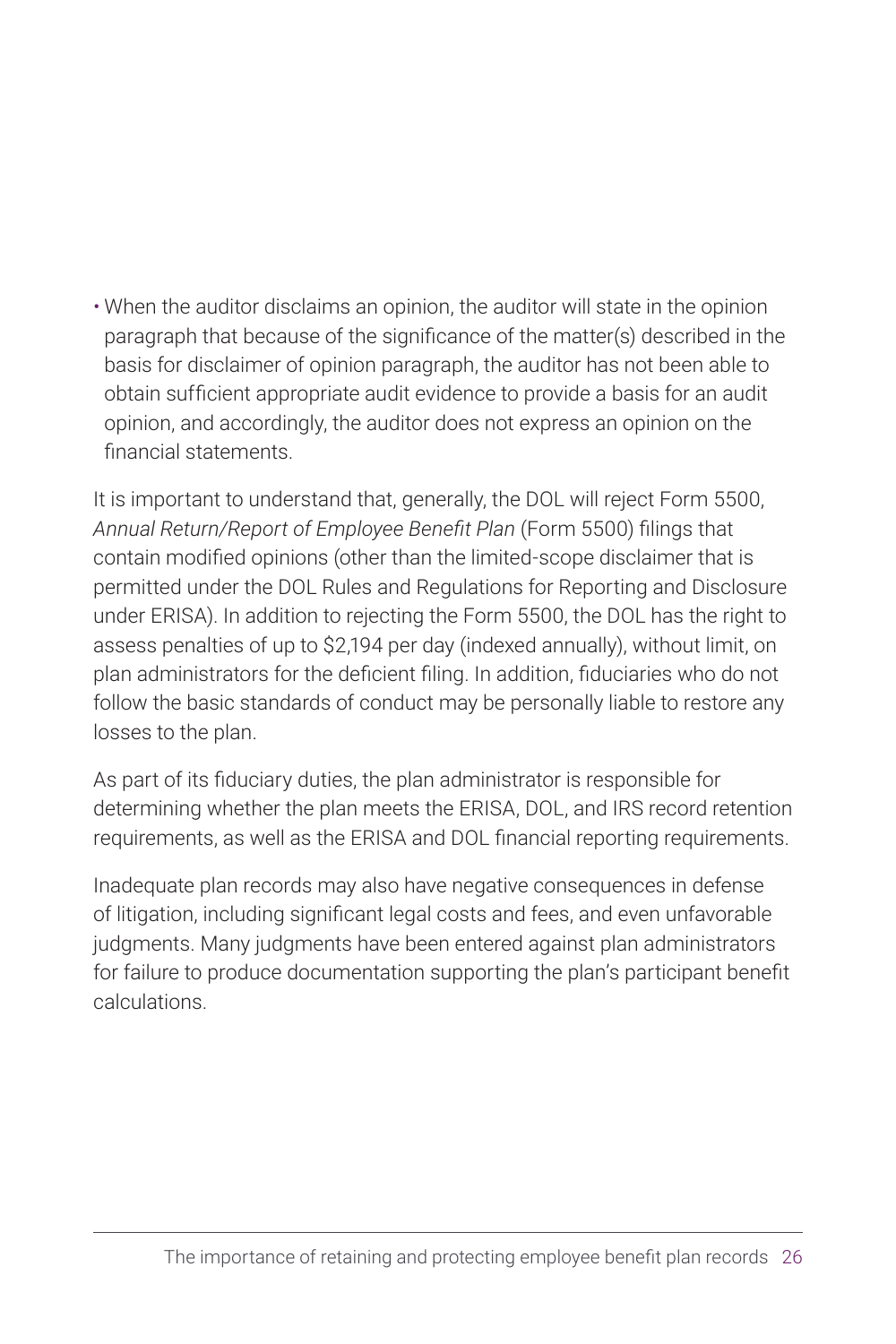### <span id="page-28-0"></span>Additional resources

#### [EBPAQC plan sponsor resource center](https://www.aicpa.org/interestareas/employeebenefitplanauditquality/resources/plansponsorresourcecenter.html)

The EBPAQC has compiled helpful tools and resources for plan sponsors, administrators and trustees.

#### [DOL resources](http://dol.gov/ebsa/fiduciaryeducation.html)

[U.S. Department of Labor Employee Benefits Security Administration](https://www.dol.gov/agencies/ebsa/employers-and-advisers/plan-administration-and-compliance/fiduciary-responsibilities/fiduciary-education-campaign)  [Fiduciary Education Campaign website.](https://www.dol.gov/agencies/ebsa/employers-and-advisers/plan-administration-and-compliance/fiduciary-responsibilities/fiduciary-education-campaign) The Fiduciary Education Campaign includes nationwide educational seminars and webcasts to help plan sponsors understand rules and meet their responsibilities to workers and retirees. The campaign also includes educational materials on topics such selecting an auditor.

#### [Meeting Your Fiduciary Responsibilities](https://www.dol.gov/sites/default/files/ebsa/about-ebsa/our-activities/resource-center/publications/meeting-your-fiduciary-responsibilities.pdf)

To meet their responsibilities as plan sponsors, employers need to understand some basic rules, specifically ERISA. ERISA sets standards of conduct for those who manage an employee benefit plan and its assets (called fiduciaries). This publication provides an overview of the basic fiduciary responsibilities applicable to retirement plans under the law.

#### IRS resources

[IRS Revenue Procedure 98–25](https://www.irs.gov/pub/irs-drop/rp-98-25.pdf) provides taxpayers with comprehensive guidance on requirements for maintaining and providing IRS access to electronic tax records.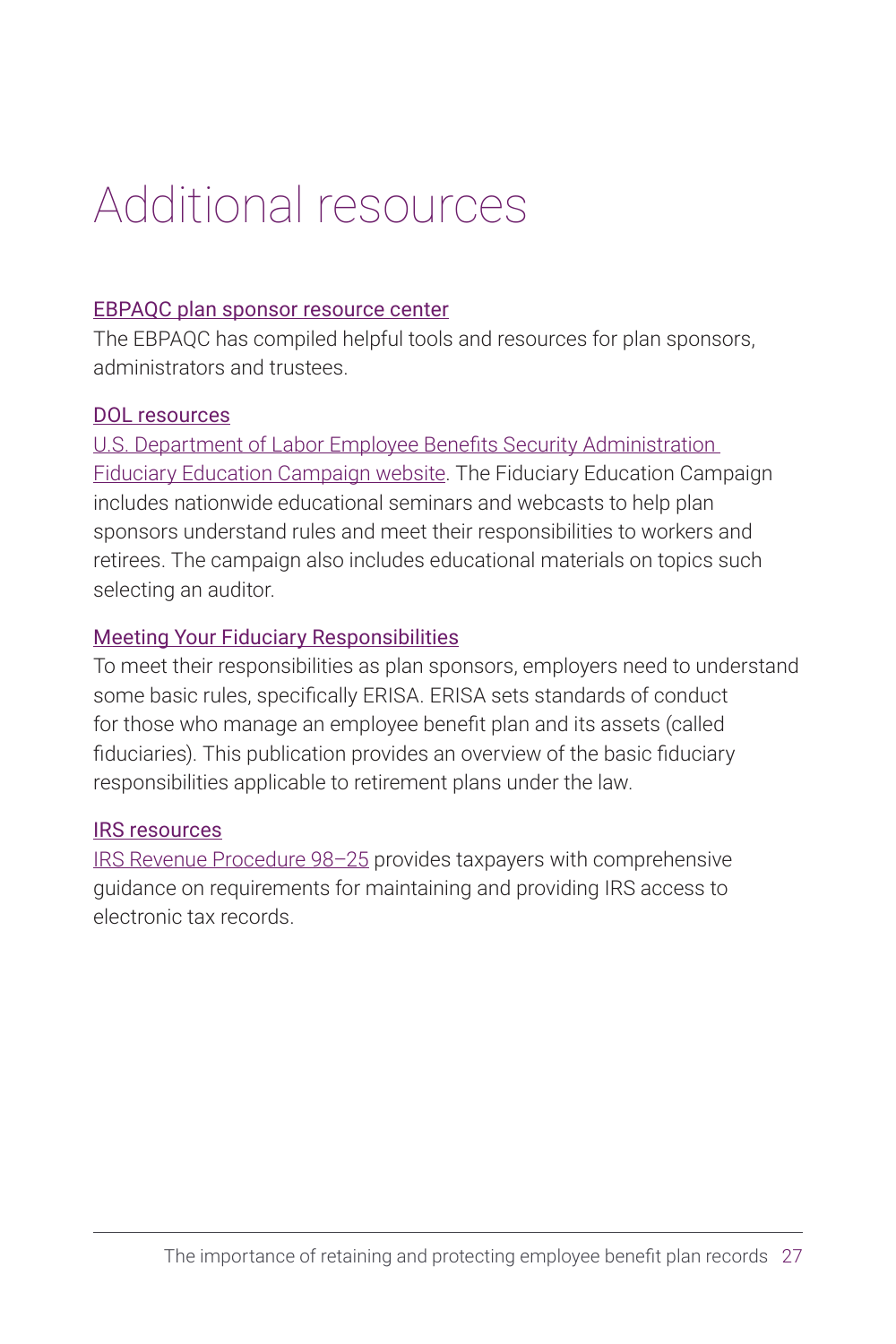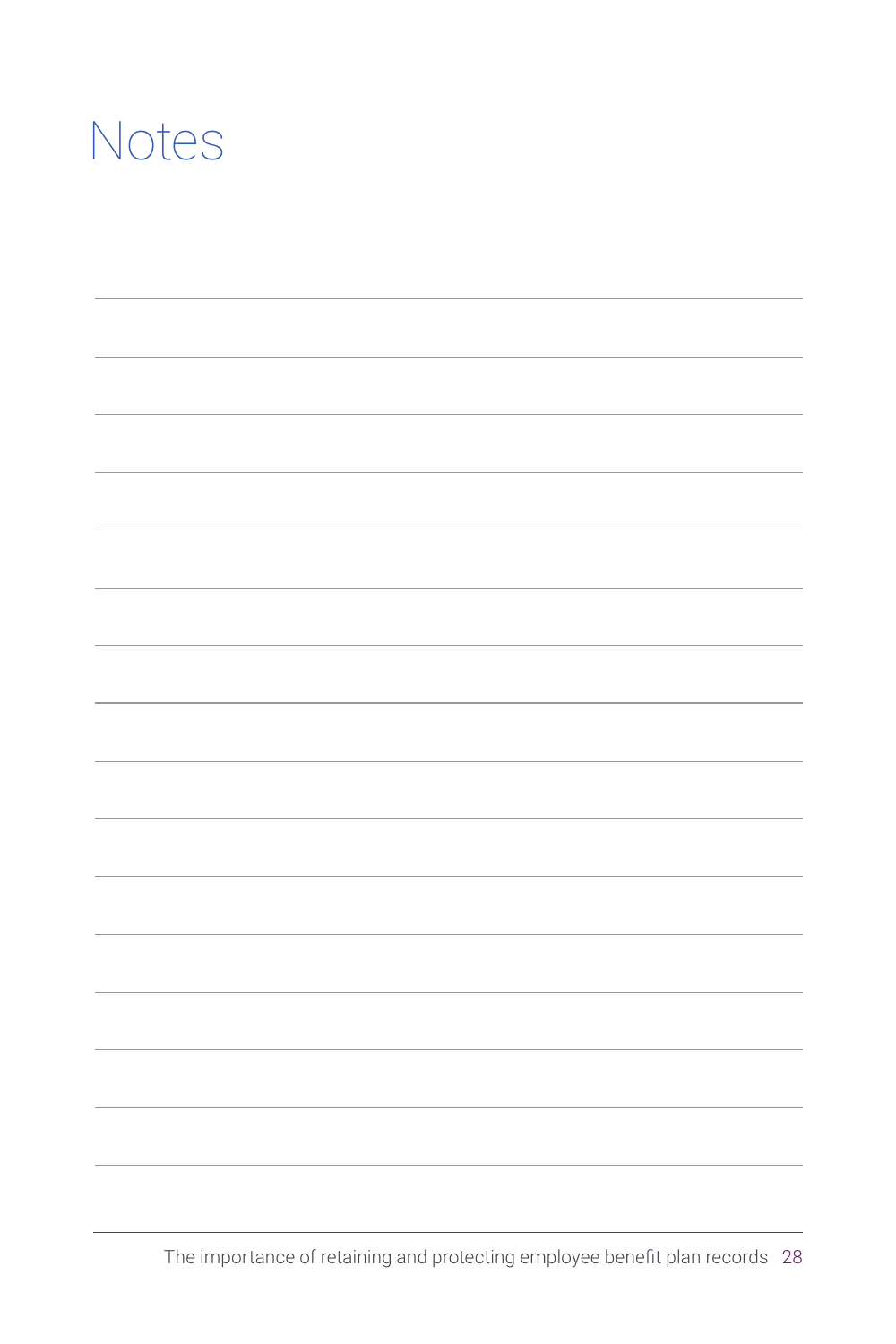This publication may be freely reproduced and distributed for intra-firm and client service purposes, provided that the reproduced material is not in any way for sale or profit.